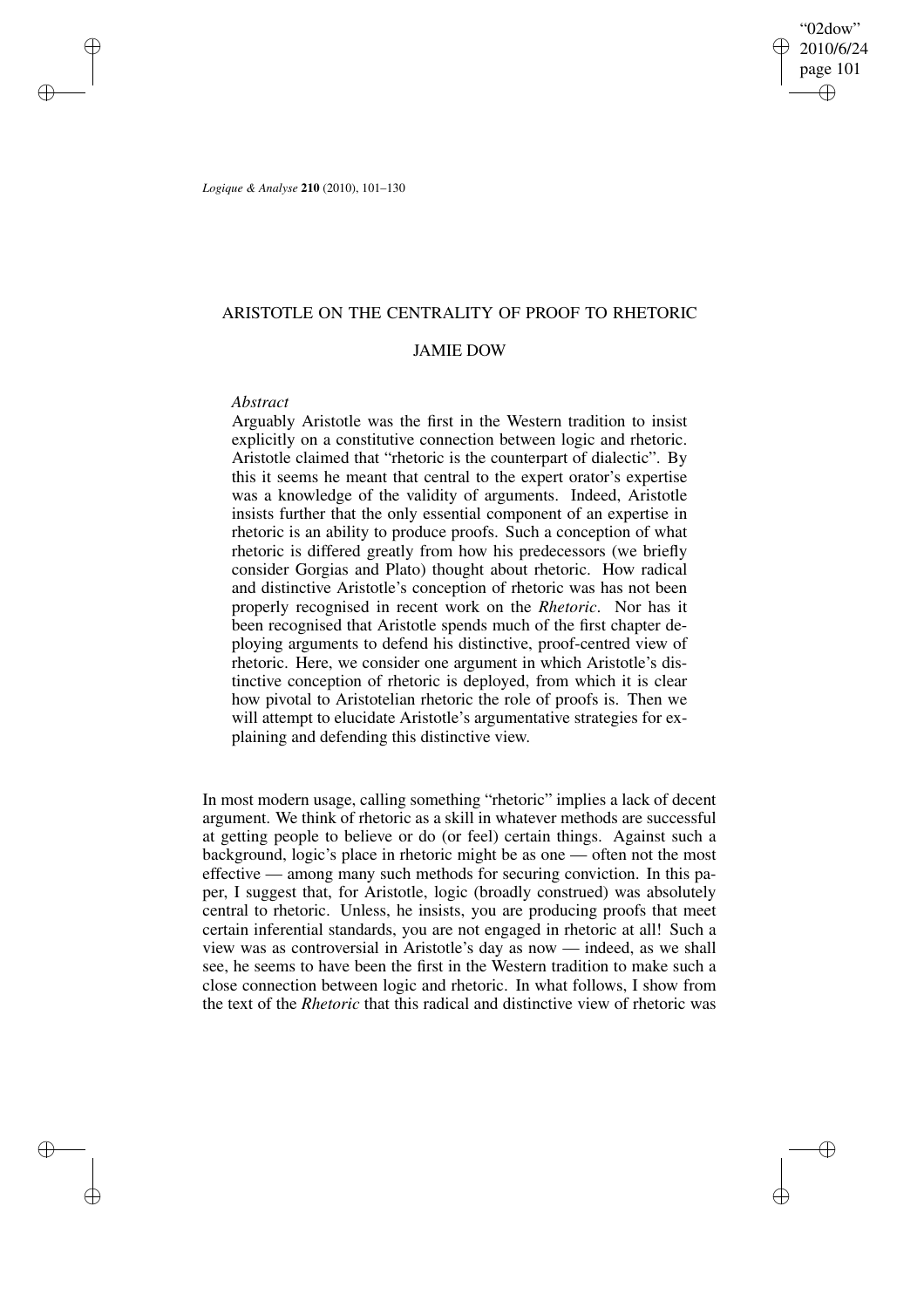"02dow" 2010/6/24 page 102 ✐ ✐

✐

✐

102 JAMIE DOW

indeed his. The latter part of the paper is concerned with how he defended this view, and whether such a view remains defensible.

It is clearly one of the central functions of logic to distinguish correct from incorrect inferences.<sup>1</sup> As such, logic provides an important kind of normative assessment. The argument in the first part of the paper will proceed by showing first that, in Aristotle's view, the skill of rhetoric is exercised only where the audience would be *correctly* inclined to believe the speaker's conclusion on the basis of what the speaker has said. That is, I will show that the techniques of rhetoric are subject to normative constraints. But secondly, I will suggest that these constraints include specifically the correctness of the *inference* that the speaker invites the audience to make. If so, rhetoric will turn out to be a skill in providing audiences with a *correct inferential route* to the speaker's proposed conclusion. It is obvious that, on this view, logic is an essential constituent of rhetoric: the expert orator is an expert on (amongst other things) the validity of arguments.

## *Rhetoric and Proof in* Rhetoric *I.1.*

My main purpose in this section will be to set out a series of arguments from the first chapter of Aristotle's *Rhetoric*. It is a chapter and an argument that has attracted a certain amount of interest, puzzlement, and scholarly effort. In the main, attention has focussed on the important question of whether Aristotle in this chapter excludes emotion-arousal from having a place in the expertise of rhetoric, and thus whether his views here stand in contradiction to his views elsewhere in the treatise, where in fact he gives emotion-arousal a very prominent and important place in rhetorical expertise. I shall say a little about this contradiction problem in passing, but it is not my main concern here.<sup>2</sup>

 $1$ The connection we are discerning in Aristotle is between rhetoric and logic, where we understand the latter term broadly to allow for a wider class of correct inferences than just those that are deductively valid. Aristotle expresses this connection in terms of a close similarity between "rhetoric" and "dialectic", and the role of some kind of "demonstration" (apodeixis) and "reasoning" (*sullogismos*) in rhetorical argument. The precise contours of his view are explored further in (e.g.) Burnyeat [1990] and Allen [2001].

 $2$ The problems are most clearly canvassed in Wisse [1989] 17–20, and Barnes [1995] 259–262. I have proposed a solution in Dow [2007].

✐

✐

✐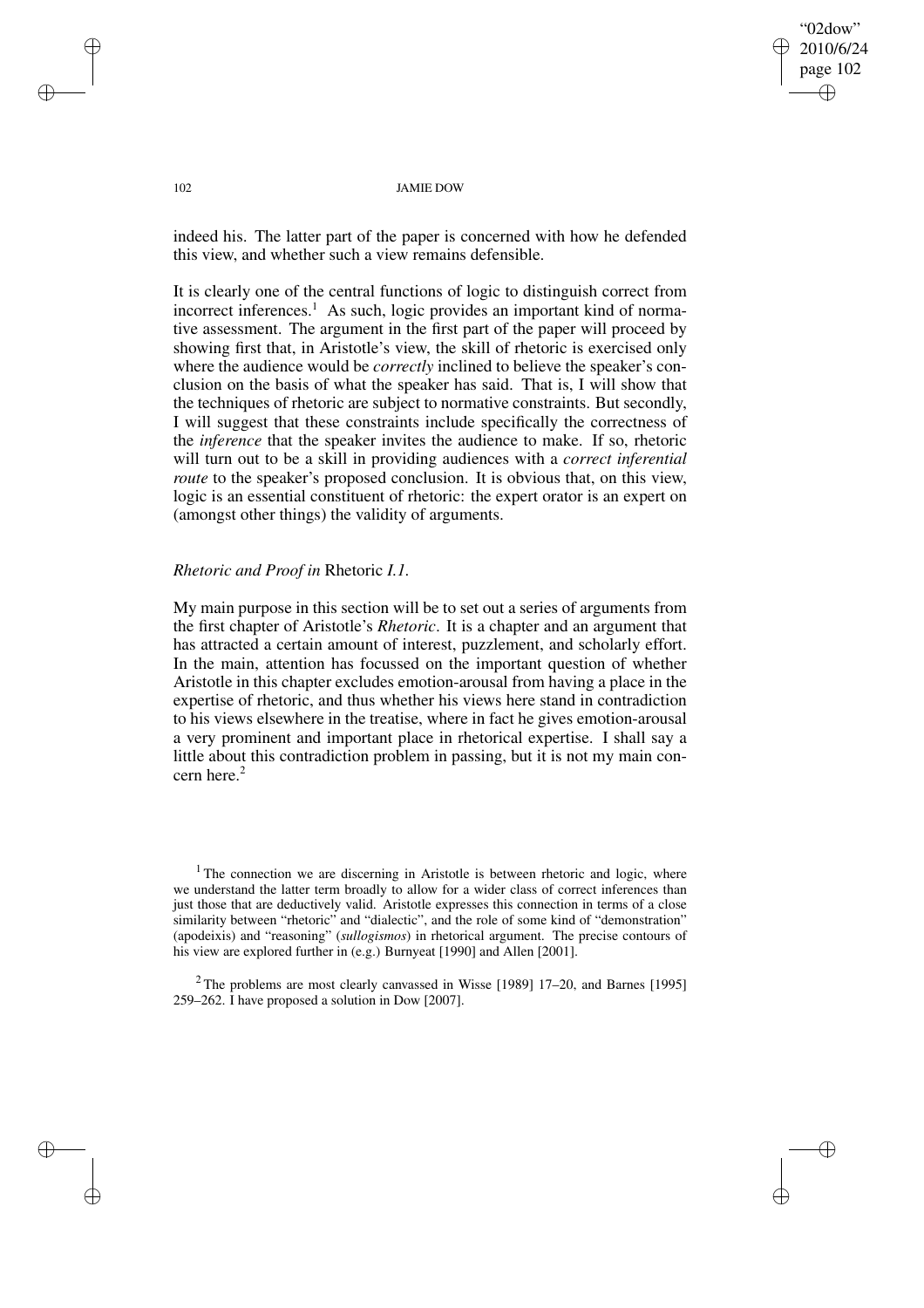In fact, I am concerned that these issues to do with the emotions do not distract our attention from some very striking assertions that Aristotle makes about rhetoric in this opening chapter.

I want to set out from *Rhetoric* I.1 what Aristotle's view of rhetoric is, highlighting a couple of important claims involved in his view. I want to make clear what is controversial and surprising about these claims — both to us and to Aristotle's contemporaries. It will be clear from this that Aristotle's position represented a significant departure from the views of his predecessors. This lends support to the suggestion that his views represented a significant innovation in philosophical thinking about rhetoric.

### *Aristotle's Arguments in* Rhetoric *I.1.*

✐

✐

✐

✐

Here is a fairly literal translation of how the text of *Rhetoric*. I.1, 1354a11– 18 is printed in WD Ross's Oxford edition.<sup>3</sup>

Now the authors of the current handbooks on the "Art [of Rhetoric]" have produced virtually no part of it at all. (For the proofs are the only thing that belongs to the art, the other things are merely accessories to it.) And these people say nothing about enthymemes which are the body of proof, whereas they busy themselves mainly with what is outside the subject at hand. For slander and pity and anger and similar passions of the soul are not concerned with the subject at hand but are directed at the judge.

My principal contention here is that one of the most important sentences of the whole of the *Rhetoric* is the one that Ross puts brackets around here. Not only is it pivotal to the argument of this passage, it is programmatic for the whole work — it expresses something utterly central in Aristotle's conception of what rhetorical expertise *is*. So I concur with Myles Burnyeat's blunt verdict on this bit of editing: "The parentheses Ross puts around [this sentence] are a disaster."<sup>4</sup> Quite so — they are! When the passage is understood aright, it can seem utterly mysterious what might have motivated Ross to put them in. But in fact they spring from, and have served to perpetuate, a rather widely shared view of this opening chapter. That is that Aristotle is simply fulminating against his rivals — we have here a torrent of rhetoric

<sup>3</sup> Ross [1959].

<sup>4</sup> Burnyeat [1990] 10 n.26.

"02dow" 2010/6/24 page 103

✐

✐

✐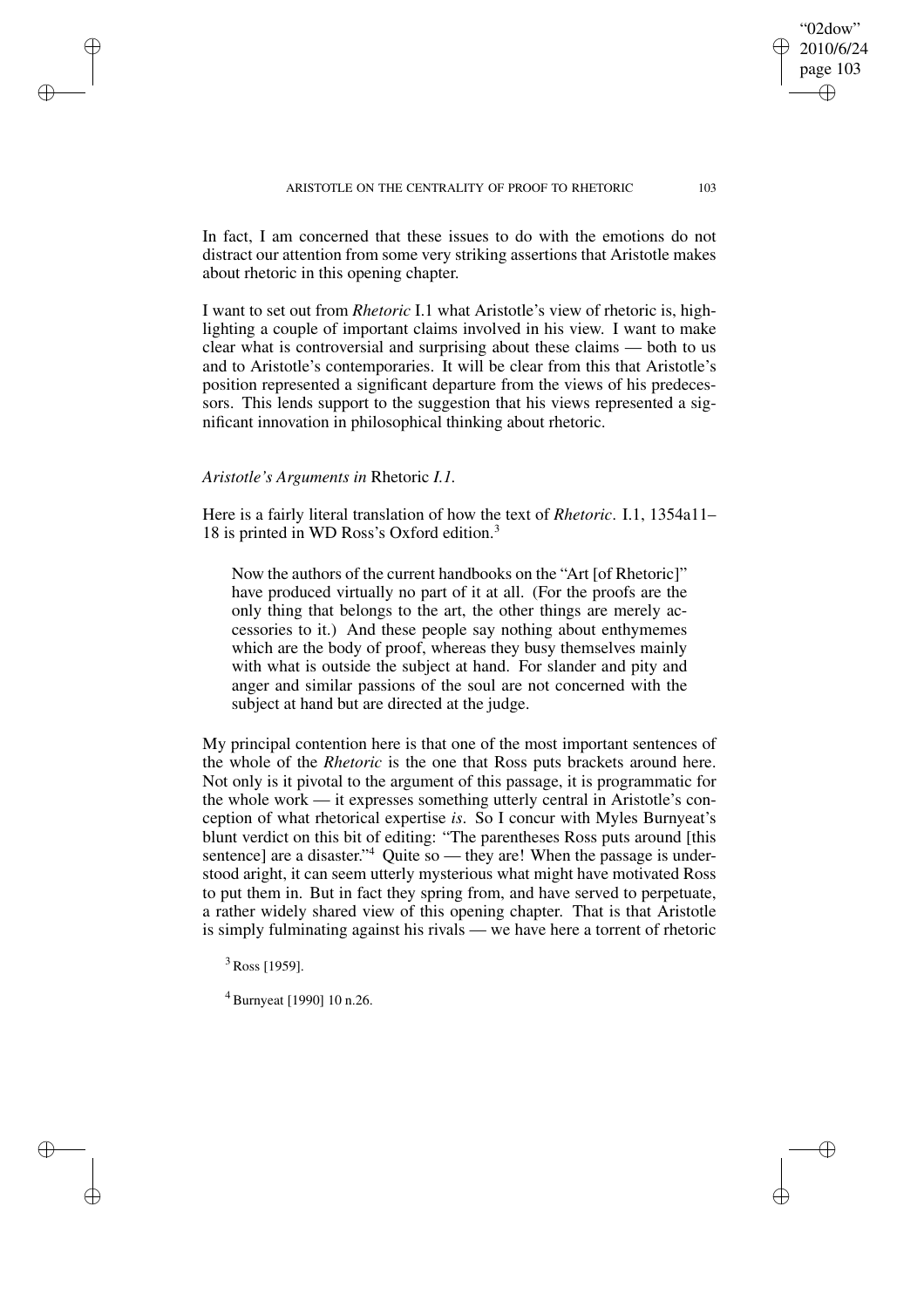"02dow" 2010/6/24 page 104 ✐ ✐

✐

✐

104 JAMIE DOW

(what Kennedy calls the "rhetoric of the *Rhetoric*").<sup>5</sup> Aristotle has, on this view, offered no argument for why enthymemes (roughly: 'rhetorical arguments', literally: 'considerations') are the main part of rhetorical expertise. Nor has he offered any argument against the use of irrelevant material. On this interpretation, he is simply trying to work his audience up, so that (almost despite themselves) they despise these writers of rhetorical handbooks for their neglect of enthymemes and their use of irrelevant material. So, on this view, Aristotle is engaged in some very broad-brush scene-setting, isn't too concerned about accuracy or about arguing the issue. Rather he concentrates simply on working his audience. There is, of course, a significant level of hypocrisy attributed to Aristotle by such a view! That may already be reason enough for rejecting it.

However, another possible motivation for Ross's punctuation is that it seems to provide a way of avoiding, or at least softening, the contradiction over emotion-arousal. If the sentence in brackets is tangential to Aristotle's main contention here, then it becomes easier to maintain, as several prominent interpreters wish to (e.g. Cooper, Wardy, Cope, Grimaldi),<sup>6</sup> that Aristotle here allows that "slander, pity, anger, and similar passions" do have a place within rhetoric, just not the dominant role that is occupied by enthymemes. Aristotle's point here becomes that the handbook writers have been overoccupied with a small part of rhetoric, and missed the biggest element. Of course, resolving/softening the contradiction over emotion-arousal is a creditable motivation for choosing a particular interpretation. But I think that here it skews our view of what is being said.

I want to contend that there is a much better interpretation available. But it's more difficult to see if our attention is focussed on the emotion-arousal issue. So, let us once again look at the passage, remove the emotion terms, and consider what the passage looks like without Ross's brackets. I keep in the first item in the list — slander (and indeed, getting to grips with what should be said about *slander* vis-à-vis genuine rhetorical expertise is the real key to resolving the apparent contradiction).<sup>7</sup> This way, hopefully, we can avoid being distracted by the emotion issue, and see the structure of the argument.

Now the authors of the current handbooks on the "Art of Rhetoric" have produced virtually no part of it at all. For the proofs are the

<sup>5</sup> Kennedy [1985]; cf. also Grimaldi [1972] 20f. and Wisse [1989] 19.

<sup>6</sup> Cope [1867]; Grimaldi [1972]; Wardy [1996]; Cooper [1996], [1999].

 $7$  Cf. Dow [2007].

✐

✐

✐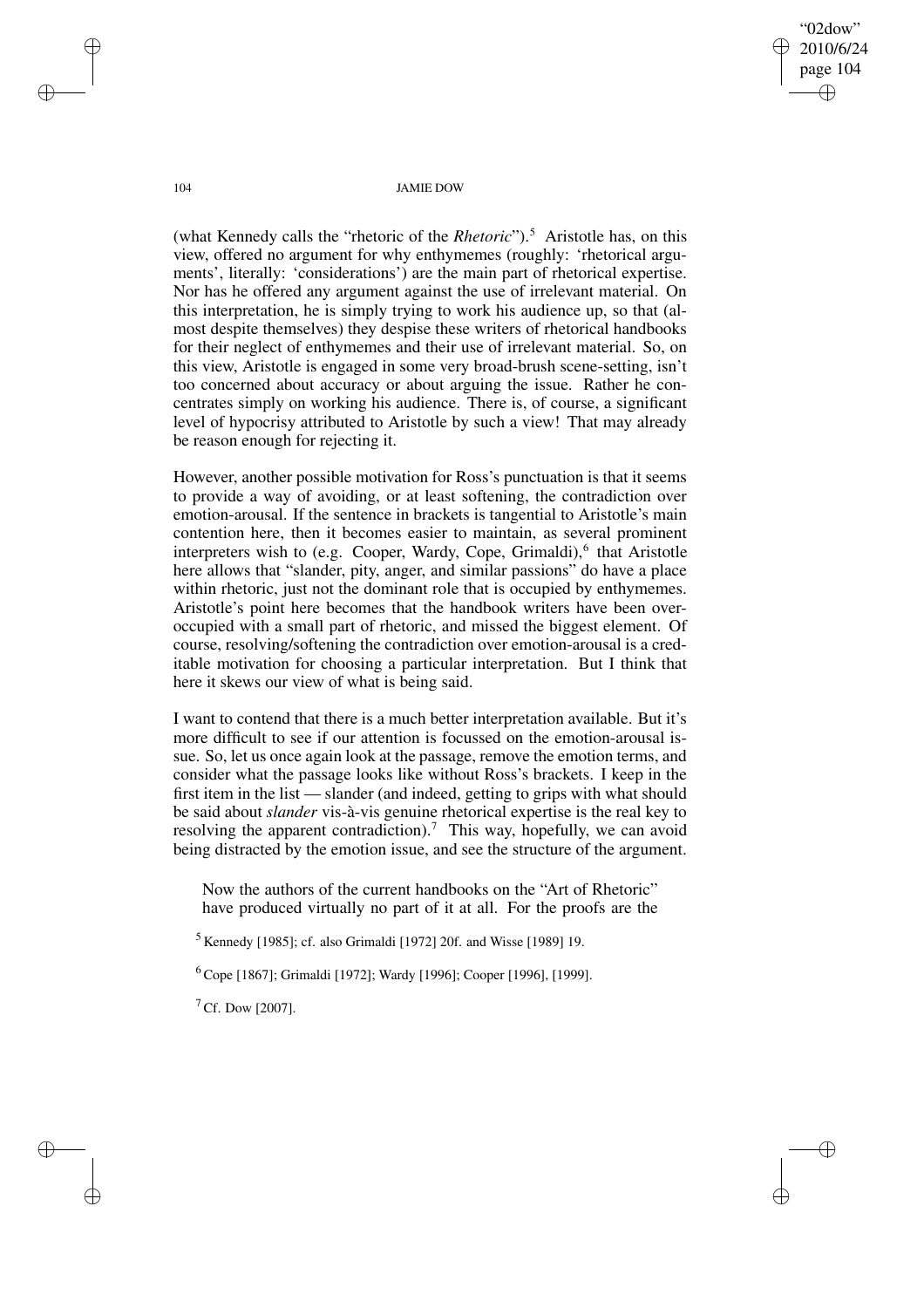only thing that belongs to the art, the other things are merely accessories to it. And these people say nothing about enthymemes which are the body of proof, whereas they busy themselves mainly with what is outside the subject at hand. For slander [etc.] is not concerned with the subject at hand but is directed at the judge. (*Rhetoric*. I.1, 1354a11–18)

I propose that this could be roughly paraphrased as follows:

These authors claim to have given us a systematic treatment of rhetoric. But in fact they have told us next to nothing about it. Rhetoric is all about proof. They have ignored the main thing that generates proof — that is, arguments / considerations. And they have spent virtually all their time and energy on things that cannot possibly contribute to proof — that is, things that are irrelevant to the issue under consideration.

In more detail, we might tease out two arguments here. The first is this.

*Argument (i)*

✐

✐

✐

✐

- 1. In attempting to give an account of the art of rhetoric, the handbook writers say nothing about enthymemes (a14f.)
- 2. Enthymemes are the most important part of proof (a15)
- 3. The only thing that properly belongs to the art of rhetoric is proof<sup>8</sup> (a13f.)

We may infer:

4. The handbook writers say nothing about the most important part of the only thing that properly belongs to the art of rhetoric

Which gives good reason to suppose:

5. In attempting to give an account of the art of rhetoric, the handbook writers have produced scarcely a part of it (a11–13)

Now, if Aristotle can secure these premises, the argument looks as though it will be sound. Premise 1, I think, is uncontroversial. Anyone who knew these works would know that they didn't contain much on the development

"02dow" 2010/6/24 page 105

✐

✐

✐

<sup>8</sup> Aristotle actually says "the proofs" here. But for Aristotle's argument to be good here, "proof" must be either simply a generic singular such that "the proofs" are instances of "proof", or it is a specification of the kind of content that the part of the speech called "the proofs" would contain.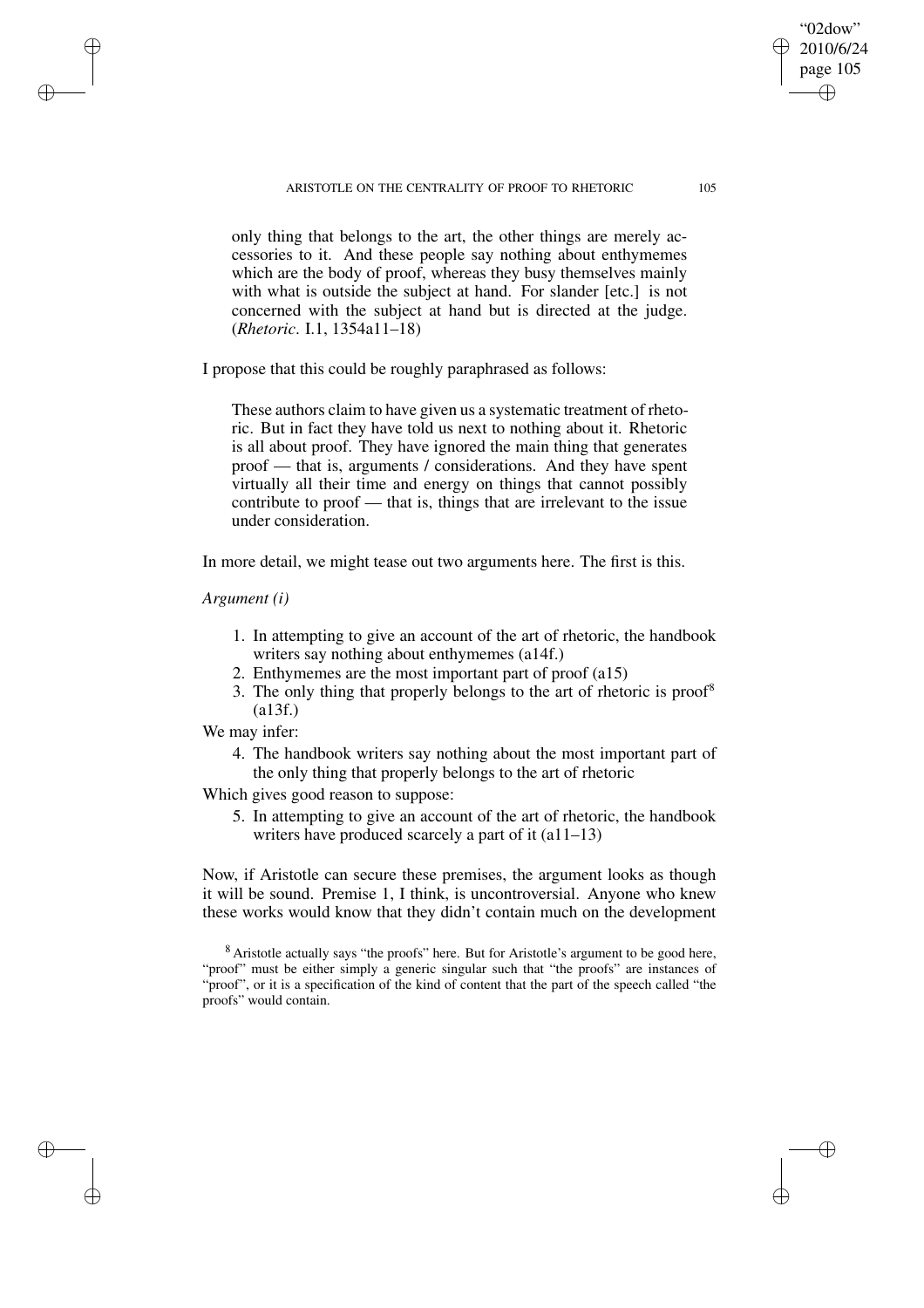"02dow" 2010/6/24 page 106 ✐ ✐

✐

✐

#### 106 JAMIE DOW

of 'arguments' or 'considerations', which is what enthymemes are. But premises 2 and 3 look much more controversial. Much seems to turn on what Aristotle means by "proof". This issue becomes more acute in the second argument in this passage, which  $-$  it turns out  $-$  can be plausibly construed *only* on a very specific understanding of what Aristotle meant by "proof" (Gk. *pistis*). For this reason, we should devote careful attention to this second argument.

### *Argument (ii)*

- 1. The handbook-writers have spent most of their time on things that are outside the issue (a15f.).
- 2. Only the proofs belong to the expertise of rhetoric (a13).
- 3. Therefore the handbook writers have contributed next-to-nothing to the expertise of rhetoric (a11–13).

Stated thus, the argument is rather elliptical. Its conclusion is that the handbook writers have said little about rhetorical expertise. The justification for this is that the "proofs" alone fall under the expertise, and the handbook writers have spent most of their efforts on what is outside the issue, or irrelevant.<sup>9</sup> As it stands, this argument is incomplete. What is needed is a premise to show that speaking about irrelevancies cannot constitute producing "*proofs*". Most commentators perhaps take this link to be too obvious to need elucidating, but it seems to me that it is a highly significant and substantial step in the argument. We should note here that the word I have translated "proofs" — the Greek word is "*pistis*" — is often translated "means (or modes) of persuasion".<sup>10</sup> Making sense of the argument in this part of the text seems to turn crucially on what the correct understanding of "*pistis*" is. Recall, then, that Aristotle's arguments here have a real target. The handbook writers were offering practical advice on rhetoric. And people followed this advice: it was certainly the practice of many ancient orators to gain a persuasive advantage by irrelevant speaking. If their irrelevant speaking was the means by which they changed the minds of their audience, wouldn't this

<sup>10</sup> E.g. W. Rhys Roberts in the *Revised Oxford Translation* (Barnes [1984]) and Kennedy [1991].

✐

✐

✐

 $9^9$  Cooper ([1999] 391) rightly insists that what is at issue here is the fact that the handbook writers were "giving instruction on how to speak off the subject, to speak about irrelevancies;" and that "περί δέ τῶν "ξω τοῦ πράγματος τα πλεῖστα πραγματεύονται" does not mean, as Cope thought, that they were labouring at things lying outside the art's concerns, "*extra artem* — outside the limits of a genuine 'Art of Rhetoric"' (Cope [1877] 4).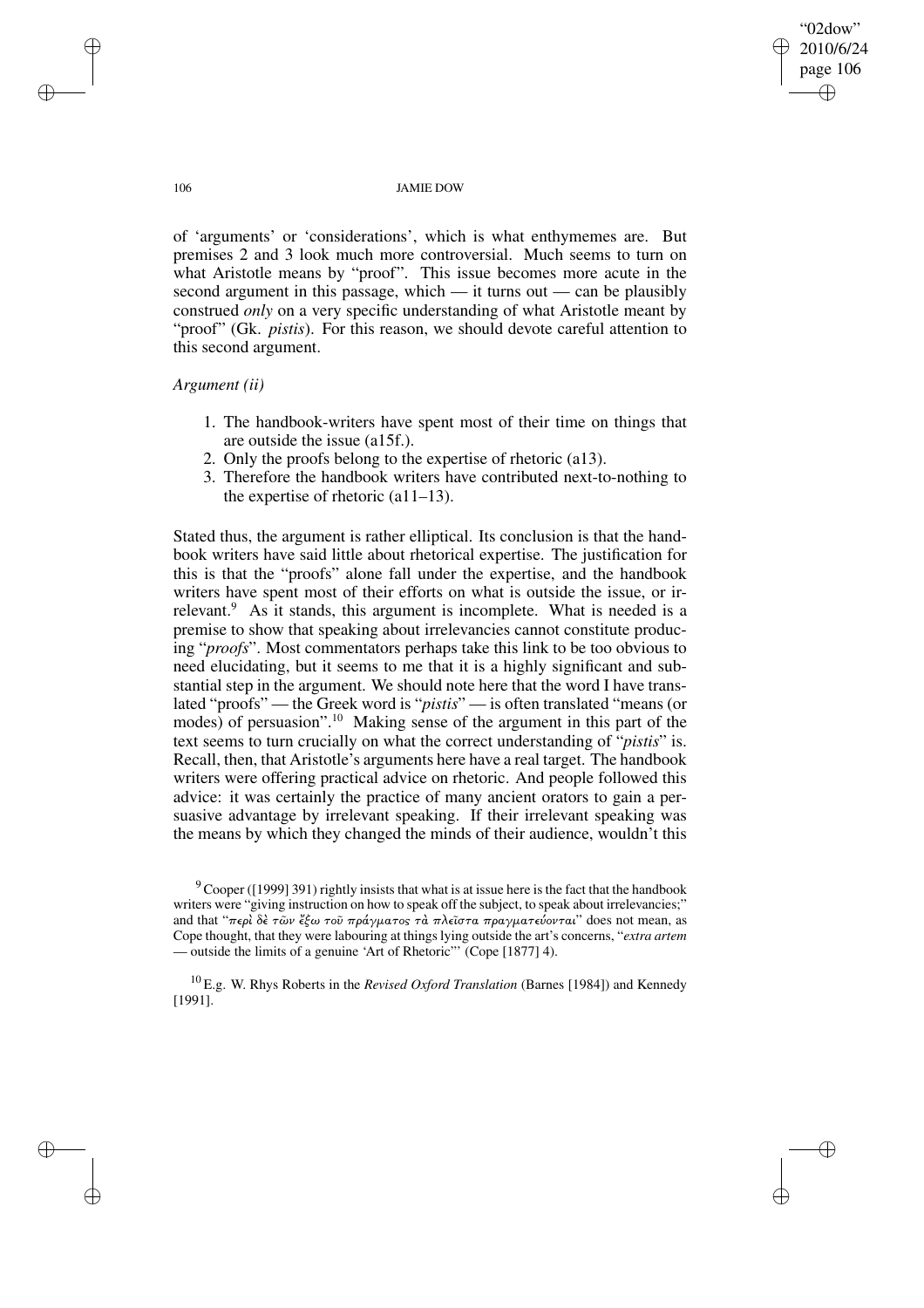✐

✐

✐

✐

make it a means of persuasion, and hence a *pistis*? And wouldn't an expertise in changing people's minds by speaking be *ipso facto* an expertise in *rhetoric*? Aristotle has put his point so nicely that we miss how counterintuitive his conclusion is. On a common-sense, man-in-the-street sort of view, someone who teaches another how to bring an audience round to their point of view simply by what they say (whatever that is) is thereby conveying an expertise in rhetoric. But Aristotle wishes to deny this, and restrict expertise in rhetoric to something more specific. His view entails that someone who is effective in bringing people round to his point of view *by use of enthymemes* is exercising an expertise in rhetoric, whereas someone who is equally effective in bringing people round to his point of view *by speaking irrelevantly* in the way the handbook writers recommend, cannot properly be said to be exercising an expertise in rhetoric at all. Whatever this latter person is doing, it's not exercising a skill in rhetoric. These two cases give a clear signal of his understanding of what rhetoric *is* — for he thinks it clearly follows from the very nature of rhetoric that the first case is an exercise of rhetorical expertise, and that the second case is not.

If this is correct, then it indicates how Aristotle's second argument against the handbook writers should be understood. Let us consider once again the two alternatives for the translation of "*pistis*" here — 'proof' and 'means of persuasion'. Thus far, we have used "proofs", and we will defend the view that this is the better translation for giving a general sense of what the text says. But it is somewhat misleading. In English, "proof" has a factive implication — if you have proof of something, it can't turn out false. The Greek "*pistis*" does not have *that* implication. However, "proof" also has normative implications — if you have had proof of something, then you *ought* to believe it. And whether Aristotle's "*pistis*" has such a normative implication is precisely what is at issue here. So, to take account of these clarifications, let the two options for translating "*pistis*" be (1) "proper grounds for conviction" and (2) "means of persuasion". If you have "proper grounds for conviction", then — absent any reasons to do otherwise — you ought to be convinced. Whereas if someone has deployed on you a "means of persuasion", then nothing follows about whether you *ought* to be convinced. I want to claim that in Aristotle's text, he is talking about "proper sources of conviction".<sup>11</sup> If that can be established, then the argument looks like this.

1. The handbook writers have dealt mainly with what is outside the issue (i.e. irrelevant to it) (a15f.)

 $11$  A more extensive defence of this claim is attempted in Dow [MS].

"02dow" 2010/6/24 page 107

✐

✐

✐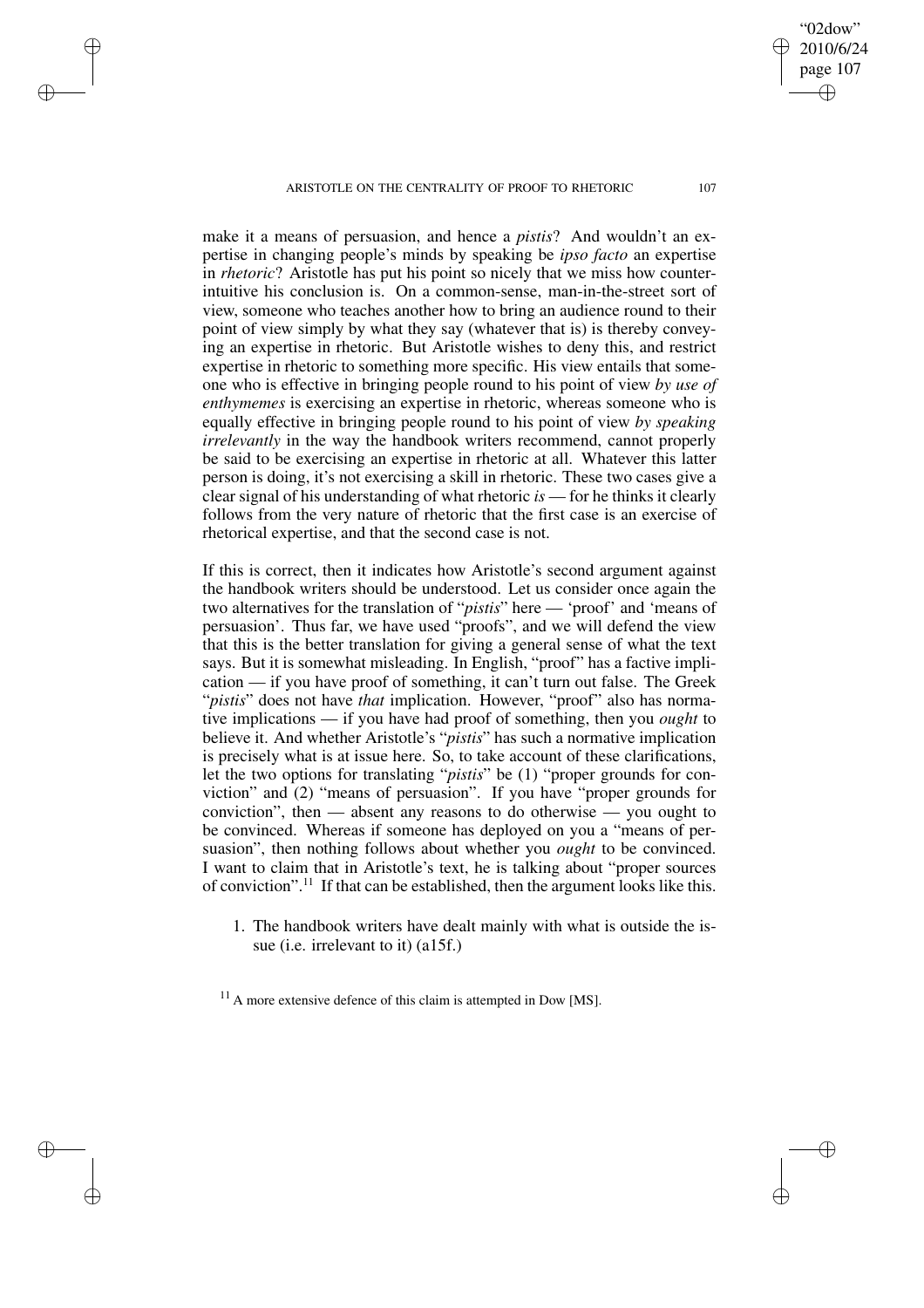✐

✐

#### 108 JAMIE DOW

- 2. If what one says is irrelevant to an issue then it contributes nothing to giving someone proper grounds for conviction (roughly, a "proof") of a particular view on that issue. (premise supplied as obvious)<sup>12</sup>
- 3. The only thing that properly belongs to the art of rhetoric is giving proper grounds for conviction (a13f.)

We may infer:

4. Most of the handbook writers' work dealt with matters that contribute nothing to the only thing that properly belongs to the art of rhetoric

This gives good reason to suppose:

5. The handbook writers have produced scarcely a part of the art of rhetoric (a11–13)

It certainly looks as though the sentence that Ross put in parentheses premise 3 above — is needed to play a key role in connecting the premises Aristotle gives with the conclusion he takes them to support, in the above argument (ii), just as it did in argument (i).

It also seems clear that this argument can only be made good on this normative understanding of "*pistis*". Consider a comparison between the key steps of this argument using the normative "proper sources of conviction" and the non-normative "means of persuasion".

2a If what I say is irrelevant to whether p, then it contributes nothing to proper grounds for conviction as to whether p.

3a Providing proper grounds for conviction is the only thing that belong to the expertise of rhetoric.

2b If what I say is irrelevant to whether p, then saying it is not such as to help getting someone to be convinced (i.e. is not a "means of persuasion") of p.

3b Helping, by saying things, to get people to be convinced is the only thing that belongs to the expertise of rhetoric.

There is seemingly a problem on either reading. On the first reading, while 2a is very plausible — perhaps even rather obvious, 3a is extremely contentious, and doesn't seem to be supported by any argument that Aristotle has offered thus far in the treatise. On the other hand, while 3b looks a much less contentious thing for Aristotle to be saying at a13f., it is paired with

✐

✐

✐

 $12$  How could one offer proper grounds for conviction to somebody of a particular view on some issue without saying something *about* that issue?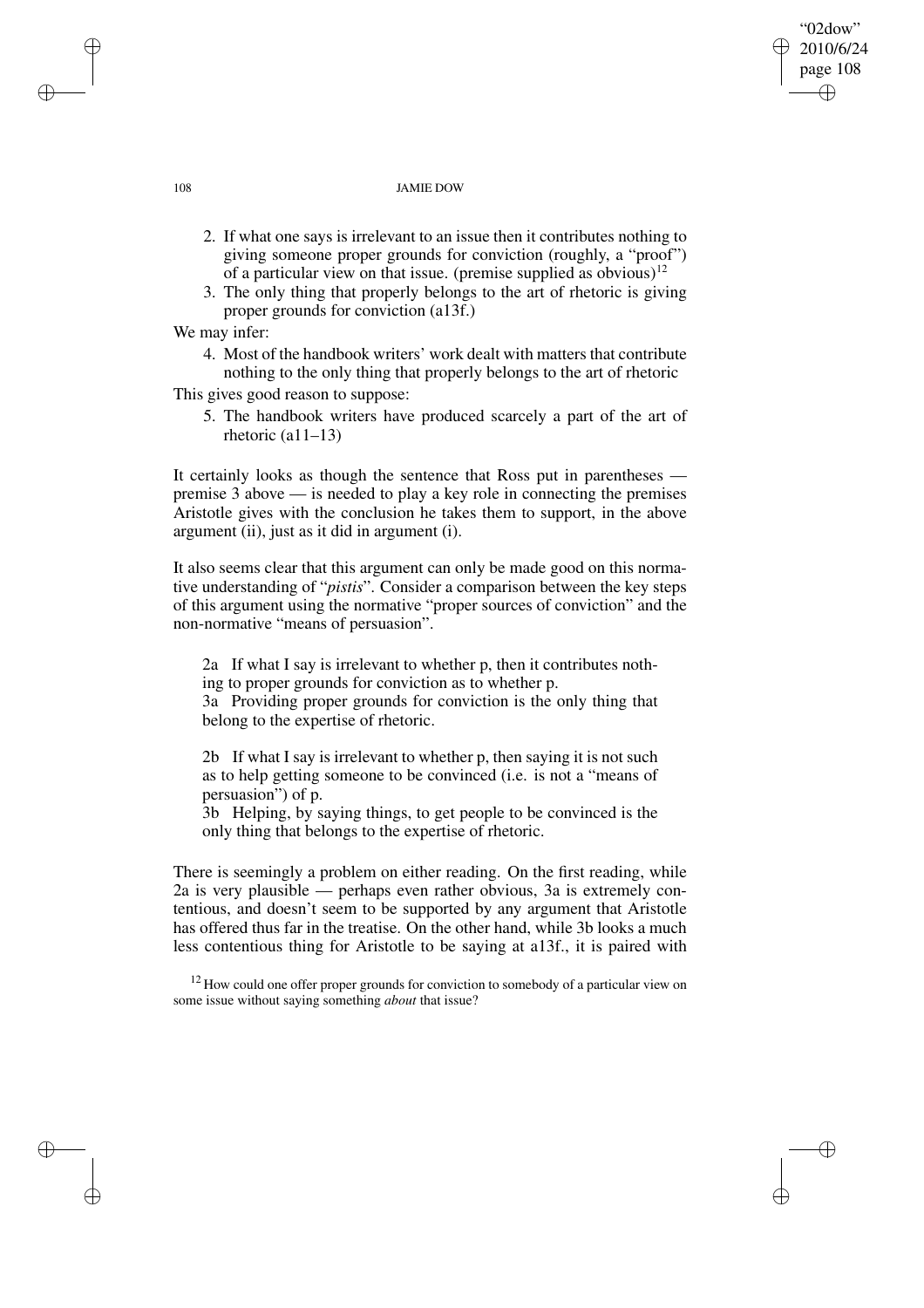2b which is obviously false — irrelevant speaking can be highly effective at getting people convinced. We know it, Aristotle's contemporaries knew it, and Aristotle himself also surely knew it.

In the end, I think this has to be fatal to that way of construing the argument. After all, it is premise 2 that is *unstated* in Aristotle's text, so we want something that could have been too obvious to need stating. 2a is just that, and 2b is a hopeless candidate.

What then about the fact that we construe "only the *pisteis* belong to the expertise" in the contentious way we do, as "only presenting proper sources of conviction belongs to the expertise"? There are two things that are contentious about this. One is that it seems as though many aspects apparently of rhetorical technique (delivery, diction, how to stand, gestures, even matters of arrangement of the speech — the introduction, conclusion, etc.) are excluded from belonging to rhetoric, at least to the extent that they do not contribute to providing the audience with proper grounds for conviction. The other is that if an orator has failed to give his audience *proper* grounds for conviction, he has not exercised the expertise of rhetoric — even if hisspeech has caused them to be convinced of his claims. In short, rhetoric without proofs is not rhetoric at all!

We may distinguish two key claims:

✐

✐

✐

✐

- 1. Only producing '*pisteis*' counts as exercising the expertise of rhetoric.
- 2. Producing a '*pistis*' is giving listeners some *proper* grounds for conviction.

Let us clarify these claims briefly.

Aristotle is not denying that it can matter in public speaking how you stand, how you project your voice, what figures of speech you use, and what your introduction is like. Indeed, virtually all of book III of his *Rhetoric* is devoted to such matters. His point is just what he says here — these matters are not what the expertise consists in, they are accessories. The distinction between 'belonging to the expertise' and 'accessory to it' should be understood as follows.<sup>13</sup> Any non-accidental instance of rhetorical persuasion can be fully explained by reference to those things that are essential components of the art itself. Nevertheless, the instance will have lots of other features which do not play a role in explaining why *this* person was persuaded of

<sup>13</sup> Cf. also Dow [2007] 397–8.

"02dow" 2010/6/24 page 109

✐

✐

✐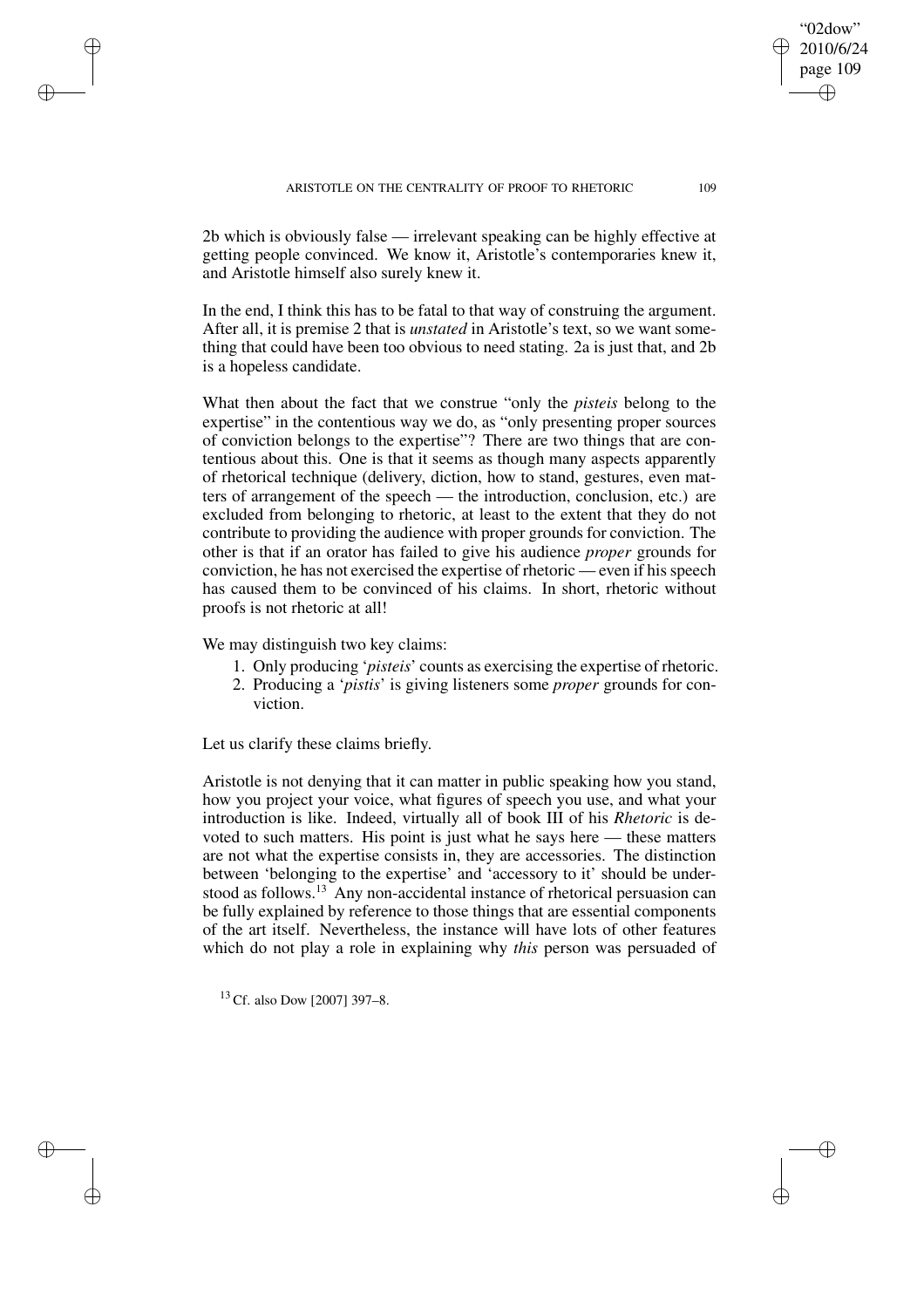"02dow" 2010/6/24 page 110 ✐ ✐

✐

✐

110 **JAMIE DOW** 

*that* conclusion. The latter are the 'accessories'. It is easy to see why excellent delivery and gaining the audience's attention are accessories. Persuasion can take place without them — audiences often pay attention of their own accord, and follow a speaker's argument even if delivered unimpressively. Conversely, without the essential components of rhetorical persuasion, you may have all the attentiveness and excellent delivery you like, but no persuasion will take place. If all you have are 'accessories', the best you can do is create conditions in which persuasion *could* easily take place. Rhetorical expertise (the *technê* of rhetoric) is what the expert has and the novice lacks, in virtue of which the expert is able to achieve non-accidental success in convincing an audience to believe some particular thing or do something (or feel something). Things that genuinely belong to rhetorical expertise are what do the work in producing conviction, things that do not — if they play any part at all towards the production of conviction — serve as enabling background conditions against which the production of conviction takes place.<sup>14</sup>

The second claim is the one whose justification seems both more interesting and more difficult. The claim is that rhetoric is exercised only in presenting *proper* sources of conviction. I think that this is indeed Aristotle's rather surprising view. I think he holds it because of how it fits with his understanding of rhetoric's purpose. And having made this claim somewhat out of the blue as part of an argument for dismissing virtually the whole *oeuvre* of these handbook writers, most of the rest of the opening chapter is devoted to defending it. That is, Aristotle states here, and defends with subsequent arguments, a normative account of what can count as an exercise of rhetorical expertise. We will look shortly at how this view can be defended, indeed how Aristotle actually does defend it. But first we should see how controversial it is.

We are used to saying things like, "Let's get beyond the rhetoric, and focus on the actual evidence!" or "I don't want rhetoric, I want a decent argument, a good reason for what you're recommending!" We typically talk of rhetoric in ways that *contrast* it with the giving of good evidence, good reasons, decent arguments. We think that it is a skill in rhetoric that enables Rumpole of the Bailey to win the weakest of cases, or that enables the British Conservative Party to convince the voters of rural Herefordshire that there is a flood of asylum seekers poised to overrun and destroy their communities. More

<sup>14</sup> Clearly, for Aristotle, it may well be that in practice, the successful practitioner may well need to be good at creating the optimal background conditions, so as to be able to deploy his actual expertise successfully. If I am right about Aristotle's understanding of what belongs inside and outside the art of rhetoric, it certainly does not seem to stop him from offering plenty of advice to the orator on "accessory" matters in *Rhetoric* book III.

✐

✐

✐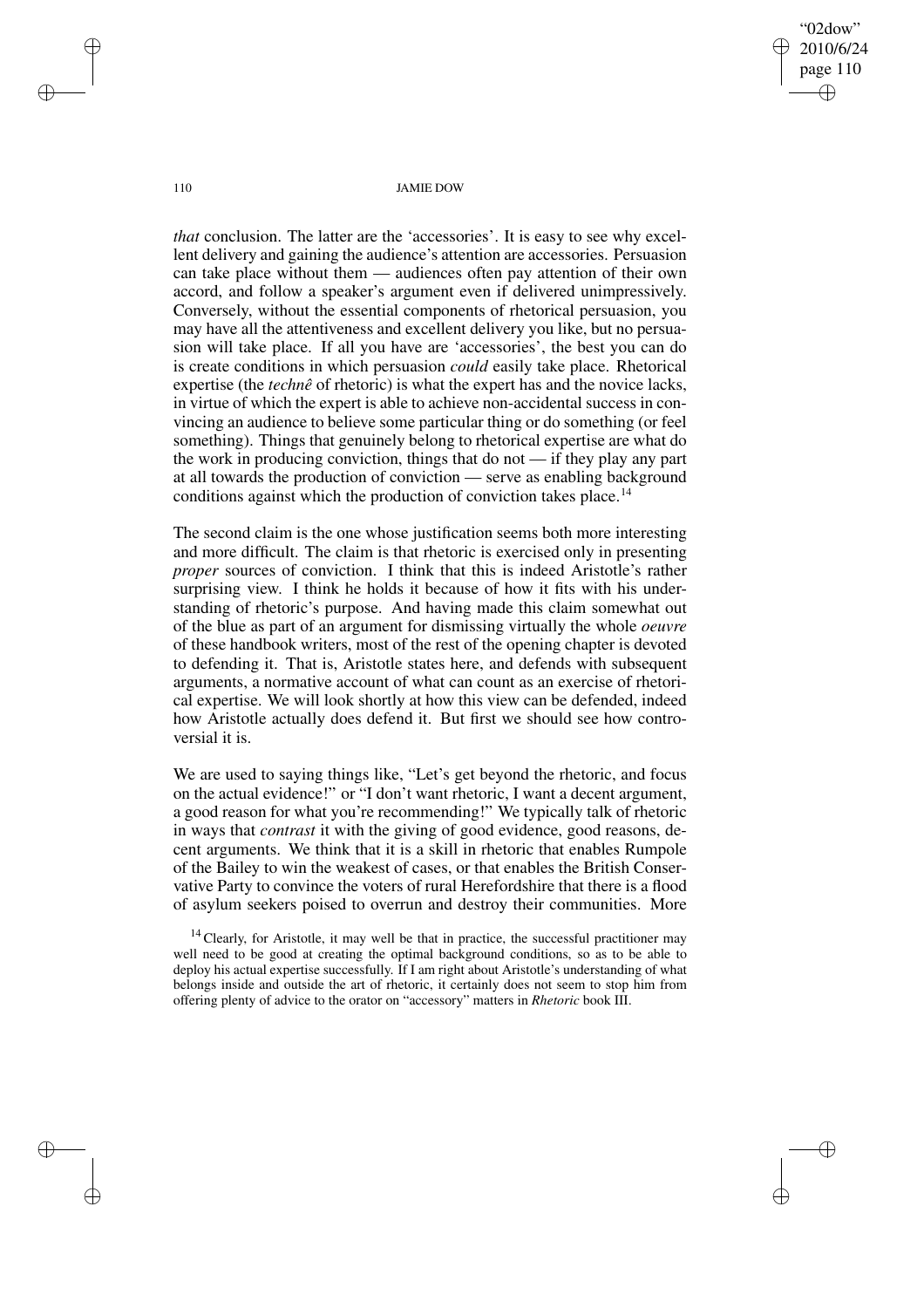✐

✐

✐

✐

specifically, in a forensic situation, speakers can often play on prejudices to get a jury to attach more or less weight to the testimony of someone who is black, gay, Jewish, an asylum seeker or a member of the aristocracy. Clearly a person's ethnicity or sexual orientation is irrelevant (except perhaps in unusual cases) to the quality of their testimony, and yet material like this can provide the resources for influencing listeners. These methods work. And — in our everyday way of speaking — we take it that using them effectively is a skill precisely *in rhetoric*.

The ancient picture is the same.<sup>15</sup> Perhaps the biggest names associated with the everyday, non-normative understanding of rhetoric (from which Aristotle so radically departs) are Thrasymachus and Gorgias. Consider, for instance, this passage from Gorgias's *Encomium of Helen*.

(8) But if it was speech which persuaded her and deceived her heart, not even to this is it difficult to make an answer and to banish blame as follows. Speech is a powerful lord, which by means of the finest and most invisible body effects the divinest works: it can stop fear and banish grief and create joy and nurture pity. I shall show how this is the case, since (9) it is necessary to offer proof to the opinion of my hearers: I both deem and define all poetry as speech with meter. Fearful shuddering and tearful pity and grievous longing come upon its hearers, and at the actions and physical sufferings of others in good fortunes and in evil fortunes, through the agency of words, the soul is wont to experience a suffering of its own. But come, I shall turn from one argument to another. (10) Sacred incantations sung with words are bearers of pleasure and banishers of pain, for, merging with opinion in the soul, the power of the incantation is wont to beguile it and persuade it and alter it by witchcraft. . . .(12) What cause then prevents the conclusion that Helen similarly, against her will, might have come under the influence of speech, just as if ravished by the force of the mighty? For it was possible to see how the force of persuasion prevails; persuasion has the form of necessity, but it does not have the same power. For speech constrained the soul, persuading it which it persuaded, both to believe the things said and to approve the things done. The persuader, like a constrainer, does the wrong and the persuaded, like the constrained, in speech is wrongly charged. (13) To understand that persuasion, when added to speech, is wont also to impress the

<sup>15</sup> There are complications over the terminology, however. Cf. Cole [1990] for the controversial claim that Plato coined the term "rhetoric".

"02dow" 2010/6/24 page 111

✐

✐

✐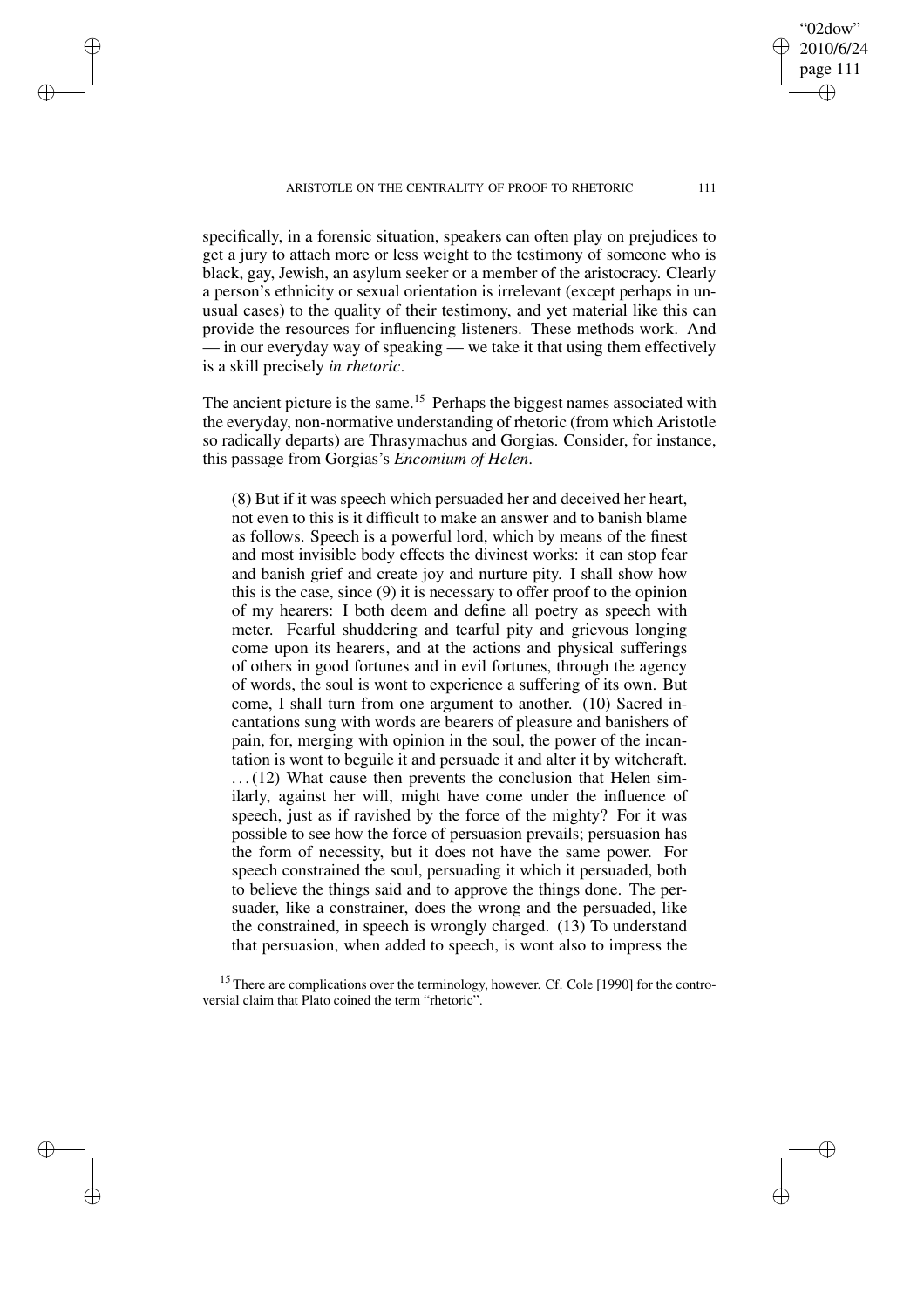"02dow" 2010/6/24 page 112 ✐ ✐

✐

✐

112 **JAMIE DOW** 

soul as it wishes, one must study: first, the words of Astronomers who, substituting opinion for opinion, taking away one but creating another, make what is incredible and unclear seem true to the eyes of opinion; then, second, logically necessary debates in which a single speech, written with art but not spoken with truth, bends a great crowd and persuades; and, third, the verbal disputes of philosophers in which the swiftness of thought is also shown making the belief in an opinion subject to easy change. (14) The effect of speech upon the condition of the soul is comparable to the power of drugs over the nature of bodies. For just as different drugs dispel different secretions form the body, and some bring an end to disease and others to life, so also in the case of speeches, some distress, others delight, some cause fear, others make the hearers bold, and some drug and bewitch the soul with a kind of evil persuasion.<sup>16</sup>

The kinds of metaphor used to describe the power of speech are those involving magic spells and potions, exercises of political power, the use of physical strength to coerce others, and the use of drugs in medicine. Thrasymachus picks up the physical force image in the reported title of one of his works on rhetoric "Knockdown Speeches" (DK 85B7), which casts the power of rhetoric in a forensic or political contest as akin to that of a wrestler. Put that together with the picture of Thrasymachus from Plato's *Republic* I, where his view of "justice" is as a tool by which the powerful exercise their power over the weak.<sup>17</sup> It fits nicely with that view to view rhetoric as just another tool for exercising power. The power of rhetoric (or of speech, *logos*) is comparable to any other force acting powerfully on its objects.

This is the ancient counterpart to our everyday conception of rhetoric. It may well be a bad thing if a speaker works his charm on an audience but fails to give them any good reasons for adopting his proposed point of view. But we scarcely think that this means he has failed to deploy a skill in rhetoric.

Herein lies the surprise in Aristotle's view.

Fail to give proper grounds for conviction, and you fail to deploy a skill in rhetoric.

 $17$  Here, I follow the interpretation of Chappell [1993] and [2000]. The contrast between Aristotle's and Thrasymachus's understanding of rhetoric is set out in more detail in Dow [2007] section III.

✐

✐

✐

<sup>&</sup>lt;sup>16</sup> Translation from Sprague [1972].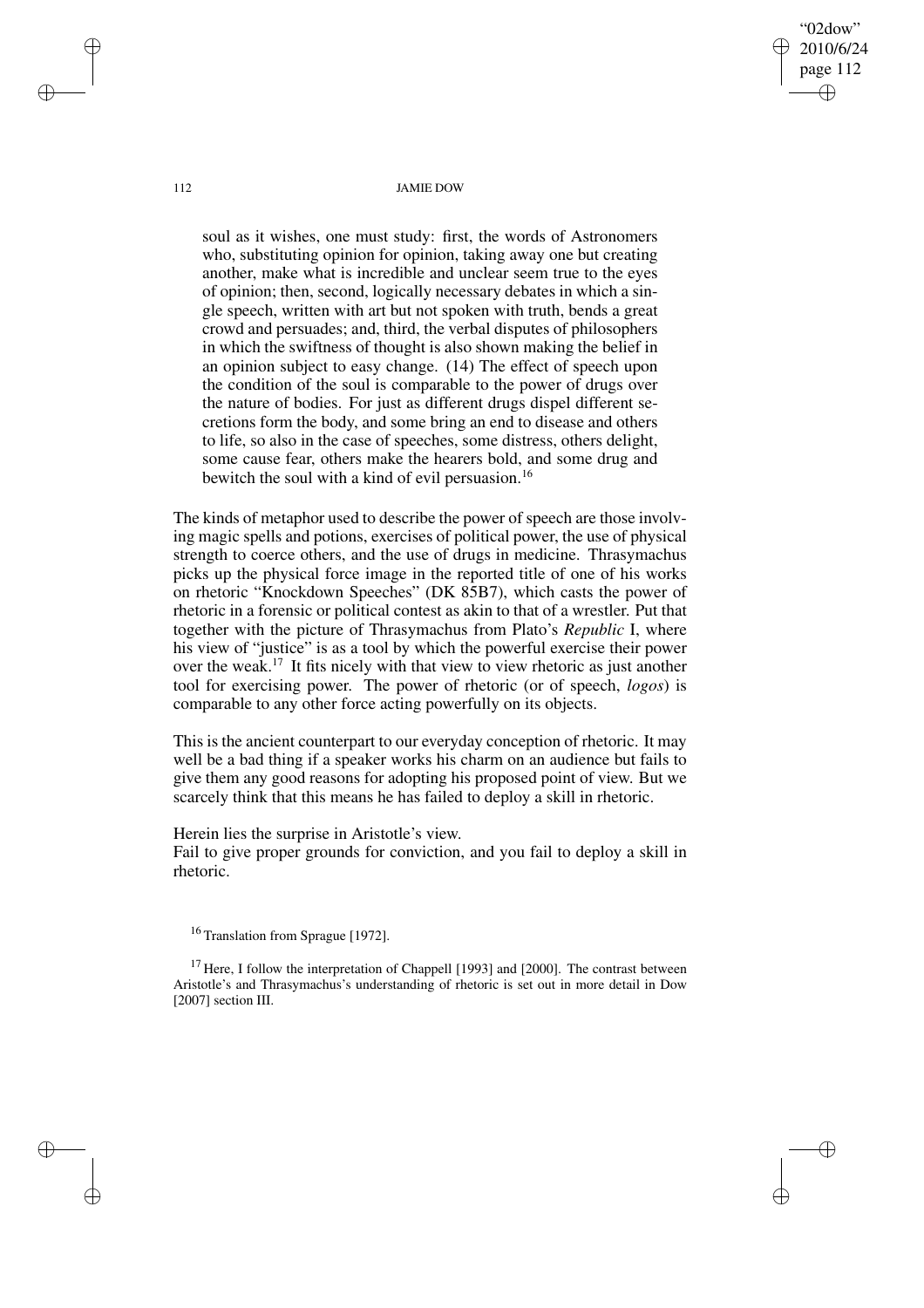✐

✐

✐

✐

Notice also what this means for the stirring of audience emotions. Stirring the emotions of your audience will only count as the deployment of skill in rhetoric, if the arousal of emotions is a way of giving the audience proper grounds for conviction. It must be a way (roughly) of giving a proof. Of course, this puts some constraints on which ways of arousing emotion arousal will fit the bill. Furthermore, it seems to raise questions about whether Aristotle's understanding of what the emotions *are* (and how they *work* in affecting listeners' convictions) is compatible with thinking that when an orator stirs them up he is thereby conveying proof to his audience.<sup>18</sup> For the present, notice that emotion-arousal can feature as part of rhetoric only to the extent that it is a way of giving proof. But of course this is precisely where emotion-arousal *does* feature in Aristotle's developed account of rhetoric! It is one of three kinds of *pistis* — giving an argument, presenting the speaker as trustworthy, and arousing the emotions of the audience — these are Aristotle's three kinds of proof-giving.<sup>19</sup> If the difficult passages in I.1 that seem explicitly to exclude emotion-arousal from a place in rhetoric turn out not to do so,<sup>20</sup> then Aristotle's *general view*, his normative view, of rhetoric as a skill in providing proper grounds for conviction, will be entirely compatible with what he says about emotion-arousal later in the treatise.

Aristotle's understanding of rhetoric, then, is that it is a skill in providing an audience with proper grounds for conviction. It seems to have represented a substantial innovation against the previous tradition of thinking about rhetoric. And it stands in contrast to an everyday understanding of "rhetoric" in our own day.

## *What is proper about "proper grounds for conviction"?*

What exactly are the normative constraints associated with "proof" (*pistis*) that, in Aristotle's view, limit what techniques count as part of the expertise of rhetoric? Space does not permit a detailed exegetical or philosophical answer here. Nevertheless, the fact that producing proofs excludes irrelevant speaking and that it paradigmatically includes arguments all suggests that it is *epistemic* propriety in the listener that is at issue. Exercising rhetoric should serve to preserve and enhance the epistemic propriety with which the

 $18$  I take up some of these questions in Dow [2009].

<sup>19</sup> *Rhetoric* I.2, 1356a1–20; II.1, 1377b20–24; III.1, 1403b9–13.

 $20$  The argument for this is in Dow [2007].

"02dow" 2010/6/24 page 113

✐

✐

✐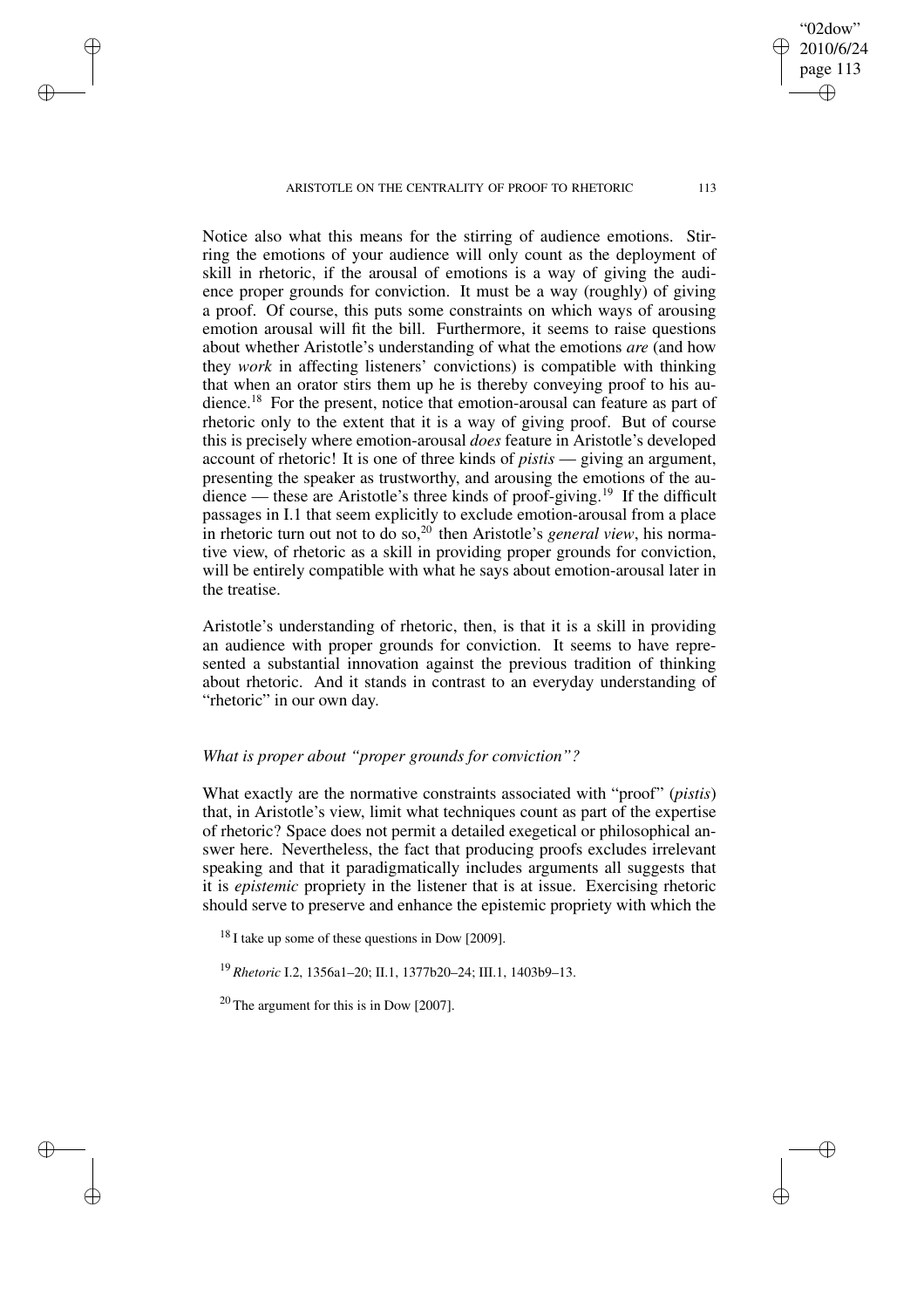"02dow" 2010/6/24 page 114 ✐ ✐

✐

✐

#### 114 JAMIE DOW

listener — the judge or jury in a lawsuit or the citizen in an assembly arrives at his verdict. It must suffice here to simply to set out my proposal for how this requirement should be understood.<sup>21</sup>

Orator A gives listener B a *pistis* P for judgement J iff

- 1. P is so related to J that, if B regards the elements of P as reputable and is correct to do so, then it would be an exercise of good judgement on B's part if B were inclined to make judgement J because of P.
- 2. A presents P to B as
	- a. comprised of things B is disposed to regard as reputable, and
	- b. as so related to J that, if B does regard these as reputable, B should make judgement J because of P.
- 3. B is actually likely to
	- a. regard the constituents of P as reputable
	- b. see that P stands in the relevant kind of relations to J
	- c. be more inclined to make judgement J as a result of A's having presented P as a basis for doing so.

If an account of this kind correctly expresses the detailed requirements that stand behind Aristotle's insistence that rhetoric is solely about presenting an audience with "proper grounds for conviction" (*pistis*), then it is clear that there is a central role in Aristotelian rhetoric for logic. For it is central to these requirements that the orator enable the listener to make *inferences* that are *correct*.

Such a close connection between logic and rhetoric vindicates not only the attention that Aristotle devotes within the *Rhetoric* to the logical devices relevant to the expertise.<sup>22</sup> It also seems to vindicate the preoccupation with the logical aspects of rhetoric that seems to have been shared by many of the earliest commentators.<sup>23</sup>

Let us now turn our attention to how Aristotle's proof-centred view of rhetoric might be defended.

 $^{21}$  A more extensive explanation and defence of this proposal is offered in Dow [MS].

<sup>22</sup> Cf. especially *Rhetoric* I.1–3.

<sup>23</sup> Such a preoccupation is highly evident in the two ancient commentaries on the *Rhetoric* in *Commentaria Aristotelica Graeca*, as well as in Averroës' short commentary which shows little interest in anything other than logical devices (cf. Butterworth [1977]).

✐

✐

✐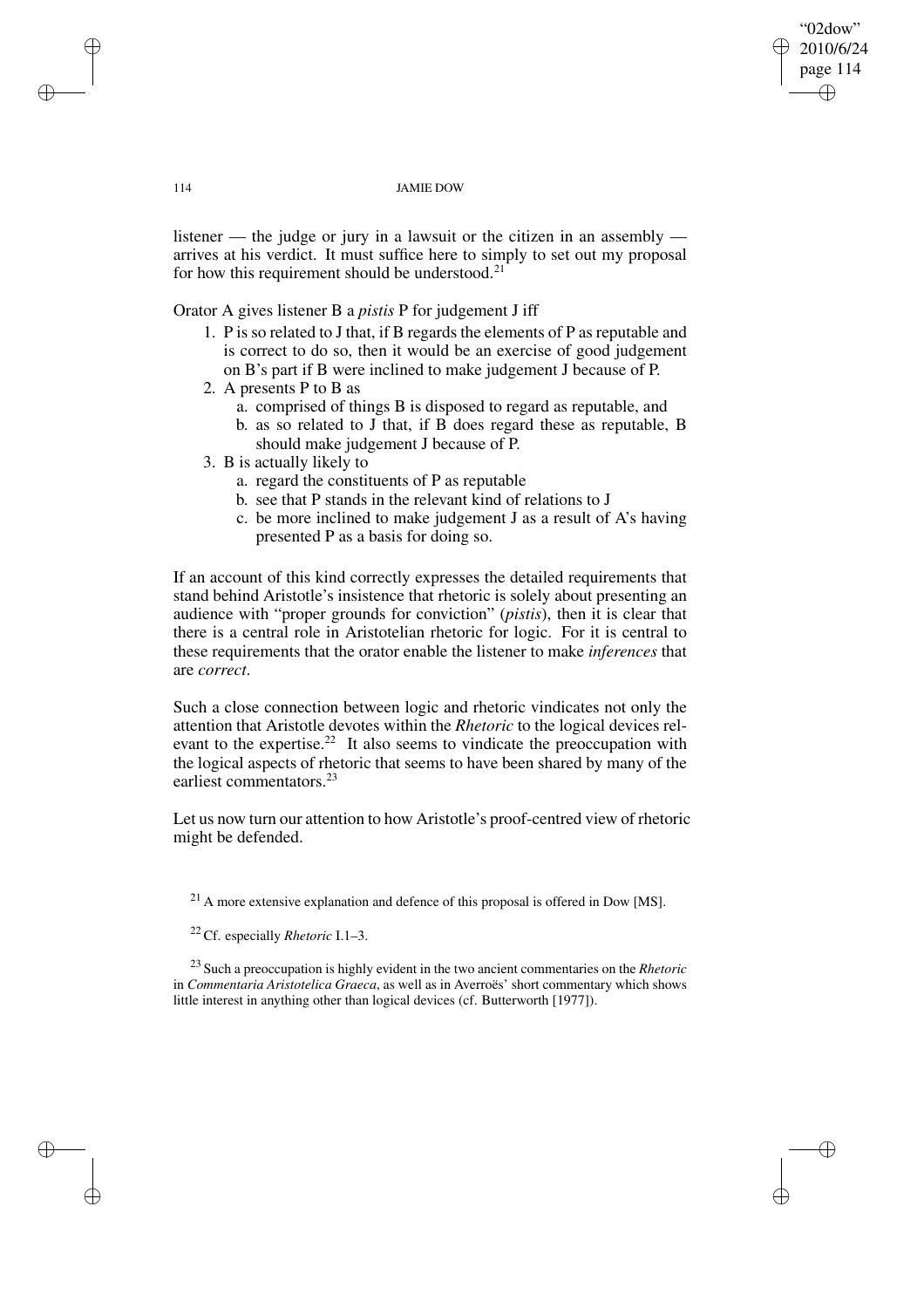## *Defending Aristotle's Proof-Centred View of Rhetoric*

✐

✐

✐

✐

### 1. The Plausibility of Aristotle's view of Rhetoric

We have noticed already that Aristotle's view is in some ways more "highminded" than our everyday use of the concept 'rhetoric', and more highminded in similar ways than the understanding many of Aristotle's predecessors had of what skill in speaking consisted in. Nevertheless, the first thing to say in defence of this view is that it is not nearly so high-minded as it might have been. Indeed, it is still quite a permissive view. In the *Phaedrus*, Plato (or at least the character Socrates) advocates a view of rhetoric such that possessing it required that the speaker possess not only knowledge of the truth about the topic he is speaking on, but also an extensive knowledge about human psychology — he should know all the different types of soul someone can have, and for each of these precisely what treatments will produce what results, so that he can deploy exactly the words that are necessary to bring his listeners to believe the truth on the subject in question. The Platonic conception of genuine rhetoric from the *Phaedrus* is that it is a lot like medical skill: you need to know physiology, treatments, and the human good, so you can deploy the right treatments to the right bodies at the right time to get the right results. $^{24}$ 

Aristotle's view stands in contrast to that. Roughly speaking, whereas Platonic rhetoric produces knowledge or true judgement in listeners, Aristotelian rhetoric produces justification.<sup>25</sup> So long as I present my listener with something she has good grounds to accept, and which  $-$  if true  $-$  gives some reason for accepting my proposed conclusion, then I can to that extent be deploying rhetorical skill.

Likewise, unlike the kind of rhetoric set out by Socrates in the *Phaedrus*, there is no reason why Aristotelian rhetoric cannot be exercised in defending a hopeless case. So long as there is *something* to be said for the defendant's claim, there is something that is proper grounds for believing that claim. Absent any other considerations, this one thing would be good grounds for conviction. Presenting this skilfully such that its full force in favour of the

"02dow" 2010/6/24 page 115

✐

✐

✐

<sup>24</sup> Interestingly, while (in the *Phaedrus*) the Platonic requirements on the speaker's knowledge seem impossibly high, there seems little scruple about the legitimacy of the *methods* by which the listener is induced to form true beliefs on the matter in question. On this point, Aristotle's insistence on proper grounds for conviction seems more stringent.

<sup>&</sup>lt;sup>25</sup> More strictly-speaking, the listener's judgements produced by Aristotelian rhetoric will be justified only from the listener's perspective, since the starting points for the listener's reasoning are required only to be *held* to be reputable *by the listener*.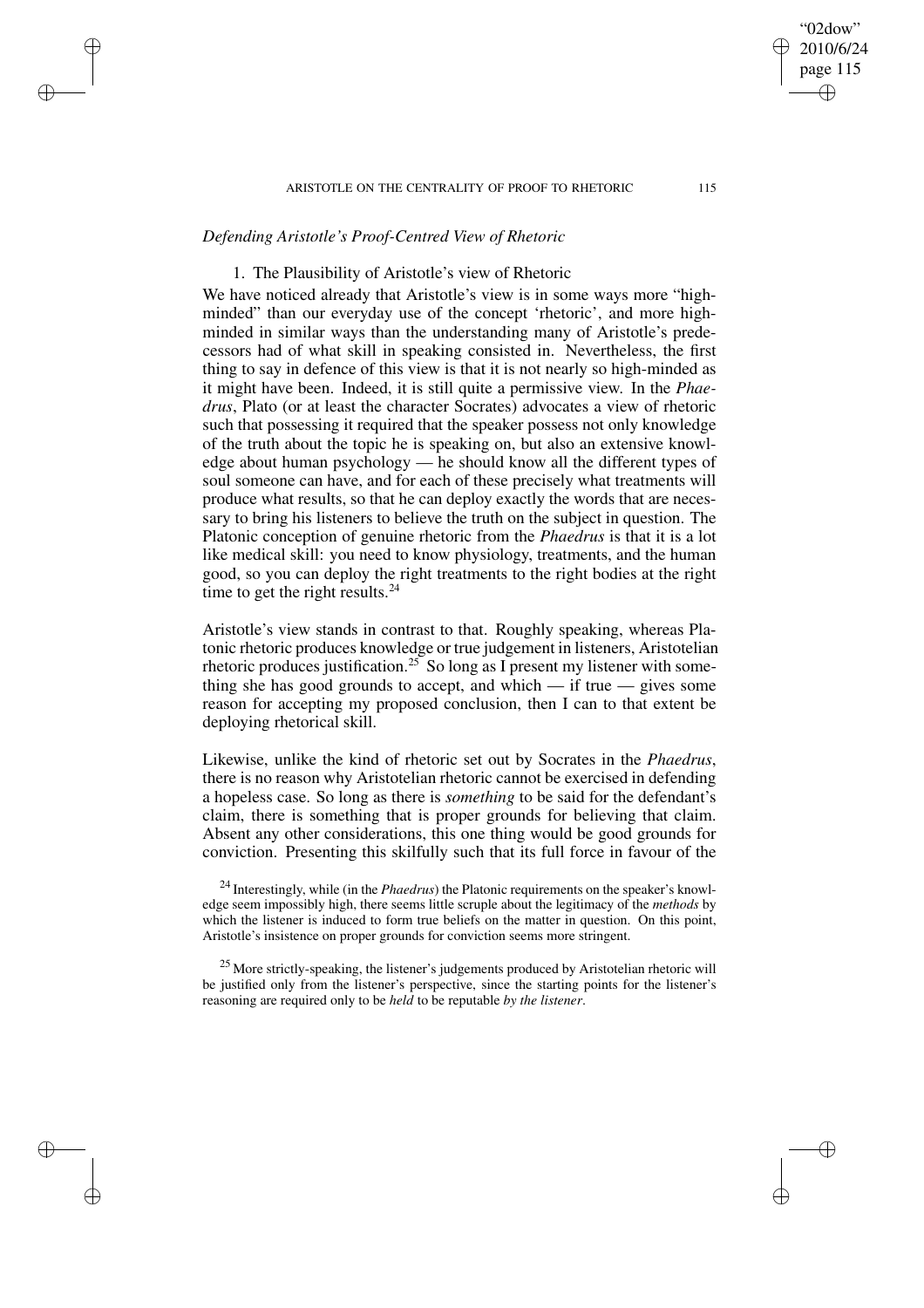"02dow" 2010/6/24 page 116 ✐ ✐

✐

✐

#### 116 JAMIE DOW

defendant's claim is appreciated could quite properly be classed as an exercise of rhetorical skill, on Aristotle's picture. This is so, even if there are other features of the case that ought vastly to outweigh it in an all-thingsconsidered judgement.

So, Aristotle's picture of rhetorical skill does allow certain kinds of manipulation to be still genuine exercises of rhetoric. Aristotelian rhetoric can still be dangerous in the wrong hands — it will enable great effectiveness in presenting only one side of an issue, or in distorting the comparative significance of different considerations.<sup>26</sup>

This is significant, in that there would seem to be something wrong with a conception of rhetoric that did not have any room for its manipulative or wrongful use. So, while Aristotle's conception of rhetoric seems to exclude some things that both we and many of his contemporaries would include, it is nevertheless not so high-minded as to be intelligible as a rival account of the same thing.

2. The nature of rhetoric and its place in the state

Rhetoric, the Areopagus and Good-Governance

In the sections of the *Rhetoric* immediately following the passage analysed above (I.1, 1354a11–18), the basis becomes clear for Aristotle's controversial restriction of rhetoric to the provision of proper sources of conviction. He launches a further argument against the handbook writers which, I shall argue, is properly intelligible only against certain background assumptions about rhetoric's role in the state. It is this understanding of rhetoric's civic role that constitutes Aristotle's justification for his controversial proofcentred view of rhetoric. As will be seen, the opening chapter of the *Rhetoric* contains a sequence of several arguments that either express or presuppose this view of rhetoric as having an important role in the successful functioning of the state.

The first is this.

The result is that if all judgements were conducted the way they actually are today in a mere handful of cities — principally those with the best governance (Gk. *eunomoumenais*) — they would have nothing to say. For everyone thinks that this should be what the laws

<sup>26</sup> *Rhetoric* I.1, 1355b2–7.

✐

✐

✐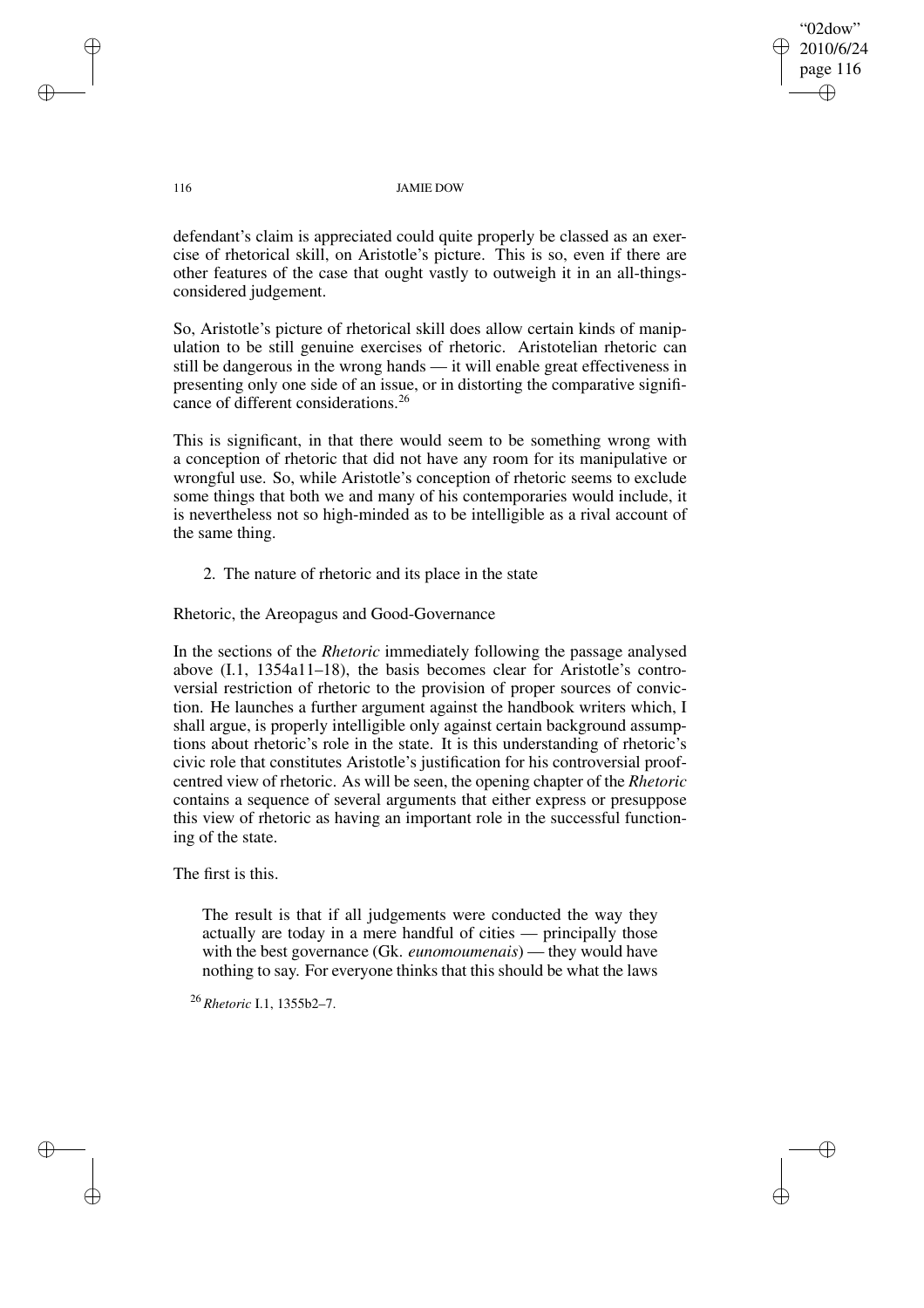✐

✐

✐

✐

declare, whereas [only] some actually implement this and forbid speaking outside the subject at hand, as they also do in the Areopagus, and they are quite correct to have this rule. (*Rhetoric* I.1, 1354a18–24)

Aristotle continues his demolition of the writers of handbooks on rhetoric. That the handbook writers' techniques are not techniques of rhetoric is shown by the fact *not* that they are unusable in political and forensic contexts as they actually are, but that they are unusable in political and forensic contexts as they *should be*. Aristotle even seems to concede that in most actual civic situations there is no difficulty deploying them. His remarks are thus focussed on a handful of actual cases where civic affairs are run in the way they *should* be. And his claim seems to be that even if there were no such cases in the actual world, his point would still hold. The fact that techniques for slander and irrelevant speaking would be barred in well-governed civic institutions shows that they cannot be part of genuine rhetoric. How does his argument work?

One simple construal might be this. The Areopagus (amongst other things a court for homicide cases) and similar institutions are situations in which jurors should listen with equanimity to speakers on both sides of a case, even though in the end, one side of the case was bound to be rejected. Hence, it seems as though these are paradigm situations in which rhetoric is actually needed to give each side its fair chance and its best representation. So it cannot plausibly be thought that rhetoric itself is ruled out by the *correct* running of such institutions. Not just that, but it seems as though the idea that all sides should get their best possible representation in the kind of way that rhetoric seems to provide is absolutely central to good governance (Gk. *eunomia*), the correct running of institutions to which Aristotle appeals in this passage. Areopagus rules cannot plausibly be thought to eliminate the possibility of exercising rhetorical skill. Neither can good governance be thought to leave no room for it. So, on this simple construal, the argument is based on thinking that good governance cannot bar every exercise of rhetorical expertise.

This cannot, however, be all that is intended here. On this construal, the argument would show merely that the handbook writers had not given us *everything* that is involved in rhetorical expertise. But Aristotle clearly aims to show not just that there are some significant aspects of rhetoric that the handbook writers have omitted, but that what they *have* included tells us

"02dow" 2010/6/24 page 117

✐

✐

✐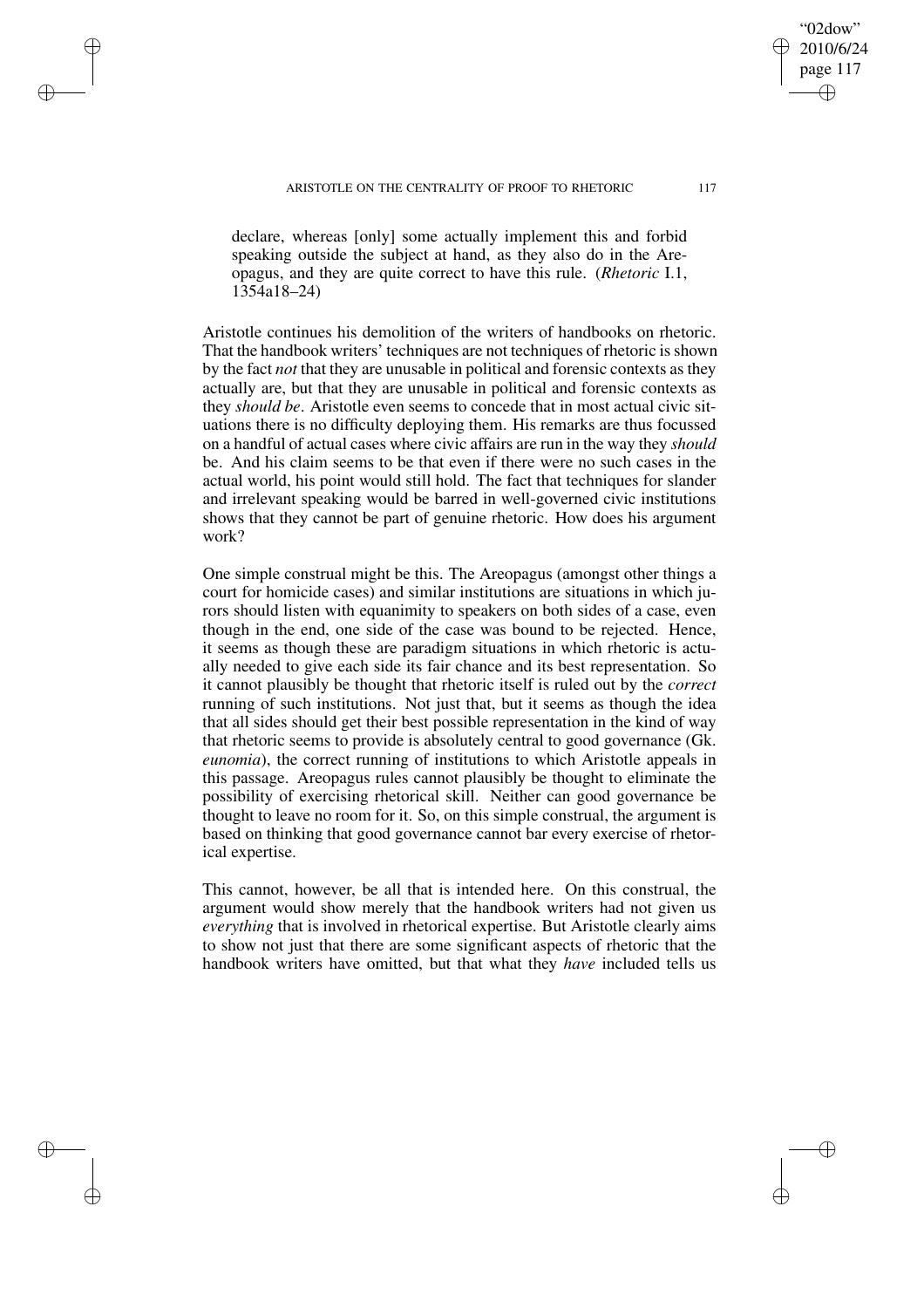"02dow" 2010/6/24 page 118 ✐ ✐

✐

✐

#### 118 **JAMIE DOW**

little or nothing about rhetoric. So, construed thus, the argument doesn't deliver what Aristotle needs.

What he needs is an argument to the effect that for any given kind of activity, if a correct ordering of civic institutions would bar it, then that kind of activity cannot constitute an exercise of rhetoric. I suggest the argument of this passage must have the following structure.

- 1. If something is an exercise of genuine rhetorical expertise then it would not (except *per accidens*) be prohibited by a well-ordered state.
- 2. Hence, if techniques for irrelevant speaking are exercises of genuine rhetorical expertise then they would not be prohibited by a wellordered state.
- 3. But a well-ordered state *would* prohibit the use of techniques for irrelevant-speaking (1354a23f.).
- 4. Therefore techniques for irrelevant speaking are not exercises of genuine rhetorical expertise ("*The result is* . . . " a18).

The argument hangs largely on the plausibility of the first premise. It is perhaps quite intuitive — good orderings of state are not supposed to rule out debate and deliberation, and the skills that enable that to happen surely would not be such that exercising them would be prohibited in a well-ordered state. In fact, Aristotle's use of this premise seems to rest on more interesting foundations, which suggest why we too might have good reason to take a similar view of rhetorical skill to his.

The first foundation is dialectical. The views of Thrasymachus and Gorgias on rhetoric were sketched above. They tended to think of discourse, speech and rhetoric as fundamentally about power. Rhetoric was a skill in using particular techniques (involving speech) to exert power over others. These views have their contemporary counterparts in those who are sceptical about the value of *argument* to help us towards political or legal judgements that are genuinely better, truer, more accurate, better founded. In their view, arguments and speeches are simply ways of manipulating people. Indeed, the very concepts "true", "better" and "more accurate" are part of the same apparatus of power, typically establishment power. Such views seem as vulnerable to Aristotle's argument as those of Gorgias and Thrasymachus. The argument is this. Suppose you think that the very idea of "good governance" or "correct regulation" of the state is simply a tool of those in power. Suppose too that you think that (as Gorgias and Thrasymachus did) that rhetoric is the supreme tool for gaining and maintaining power — people submit to its

✐

✐

✐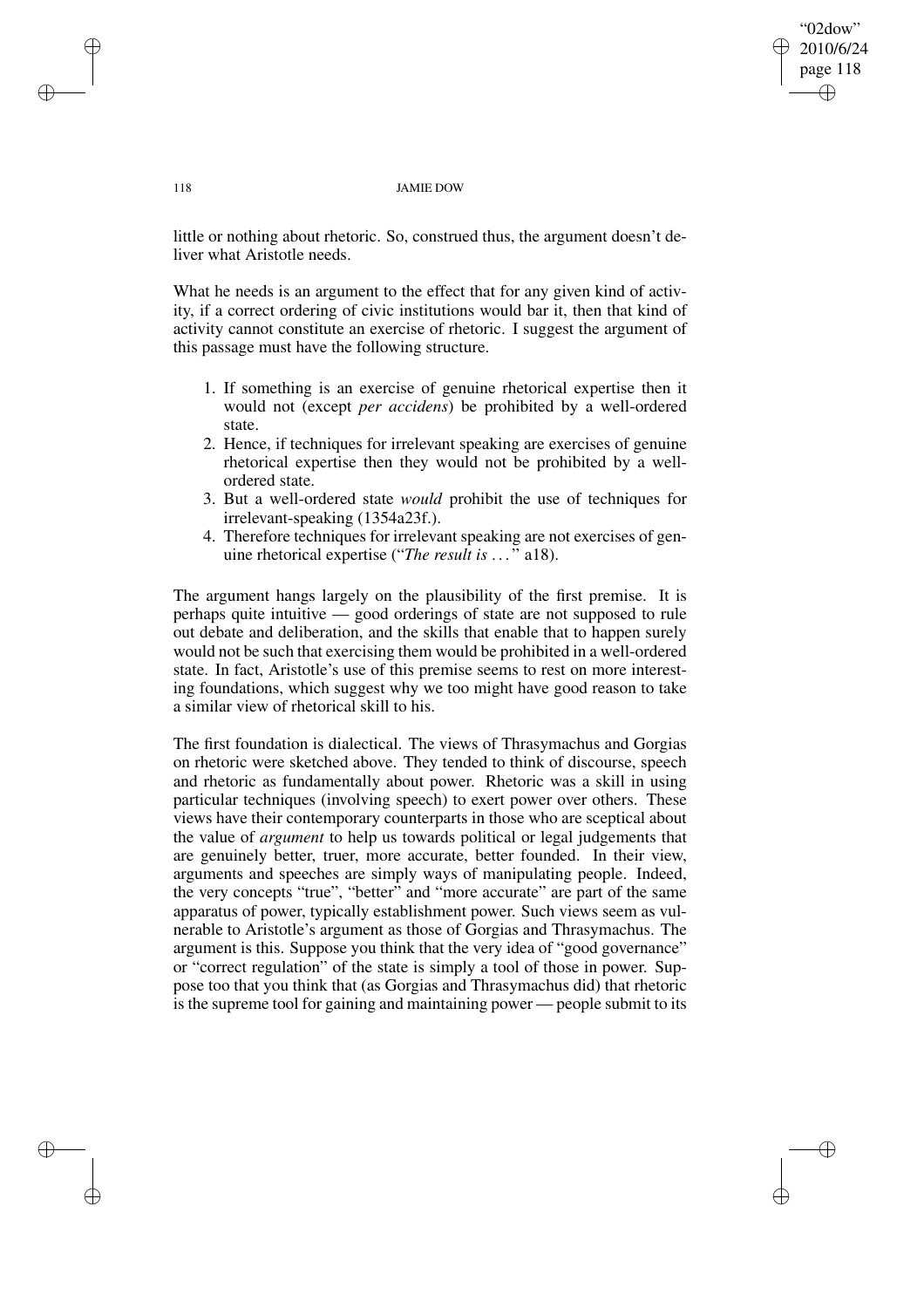2010/6/24 page 119 ✐ ✐

✐

✐

"02dow"

influence *willingly*, with the illusion of autonomy! There's at least paradox and perhaps direct inconsistency in supposing that the tools of those in power (the "good governance" of civic institutions) could cut off the very means by which the very same people, the powerful, gain and maintain control. On this view, you just would not expect a conflict between "good governance" and rhetoric, since both are tools of the powerful. Thrasymachus and Gorgias and those with similar views are already committed to agreeing with premise 1 of our outline above — that rhetoric would not be prohibited by a "well-ordered" state.

# *Rhetoric, Good Governance, and the purpose of Orator and Listener*

For Aristotle himself, though, assent to the connection between rhetoric and good-governance (*eunomia*) that the above argument requires is likely to have rested on rather different foundations. In brief, Aristotle's view seems to be that rhetoric is an expertise which enables someone to perform well certain functions within a state — presenting arguments in court, advocating a course of action in political deliberation, recommending someone or something for public honour or censure. That is, rhetoric is one of the mechanisms that helps the state to be well-governed. That is rhetoric's goal: assisting the mechanisms of *eunomia*. *Eunomia* is, in turn, part of the wider business of the state, aimed at the well-being of the state and its citizens — or, in Aristotle's terms — "the human good". So, on this view, Aristotle's view of rhetoric is (perhaps unsurprisingly) teleological, rhetoric has a purpose which is ultimately to make a particular kind of contribution to the flourishing of the state and of people. It is easy to see how, if this view is correct, he would think that things that are *rightly* barred in *well*-governed states could not be genuine exercises of rhetorical expertise.

## *Aristotle's Teleological View of Rhetoric*

(i) At the start of the *Nicomachean Ethics*, Aristotle explains how certain activities and forms of expertise fall "under" or within a larger activity or expertise, such that the goal of the first is pursued for the sake of the goal of the second larger (more 'architectonic') activity or expertise. So, the expertise of bridle-making aims at making good bridles, but since this is a case where bridle-making is governed by a larger expertise, horsemanship, this end — good bridles — is itself desirable for the sake of the purpose of the larger activity, i.e. riding horses.<sup>27</sup> Aristotle goes on to suggest that we see just this hierarchy

<sup>27</sup> *EN* I.1.1094a9–16.

✐

✐

✐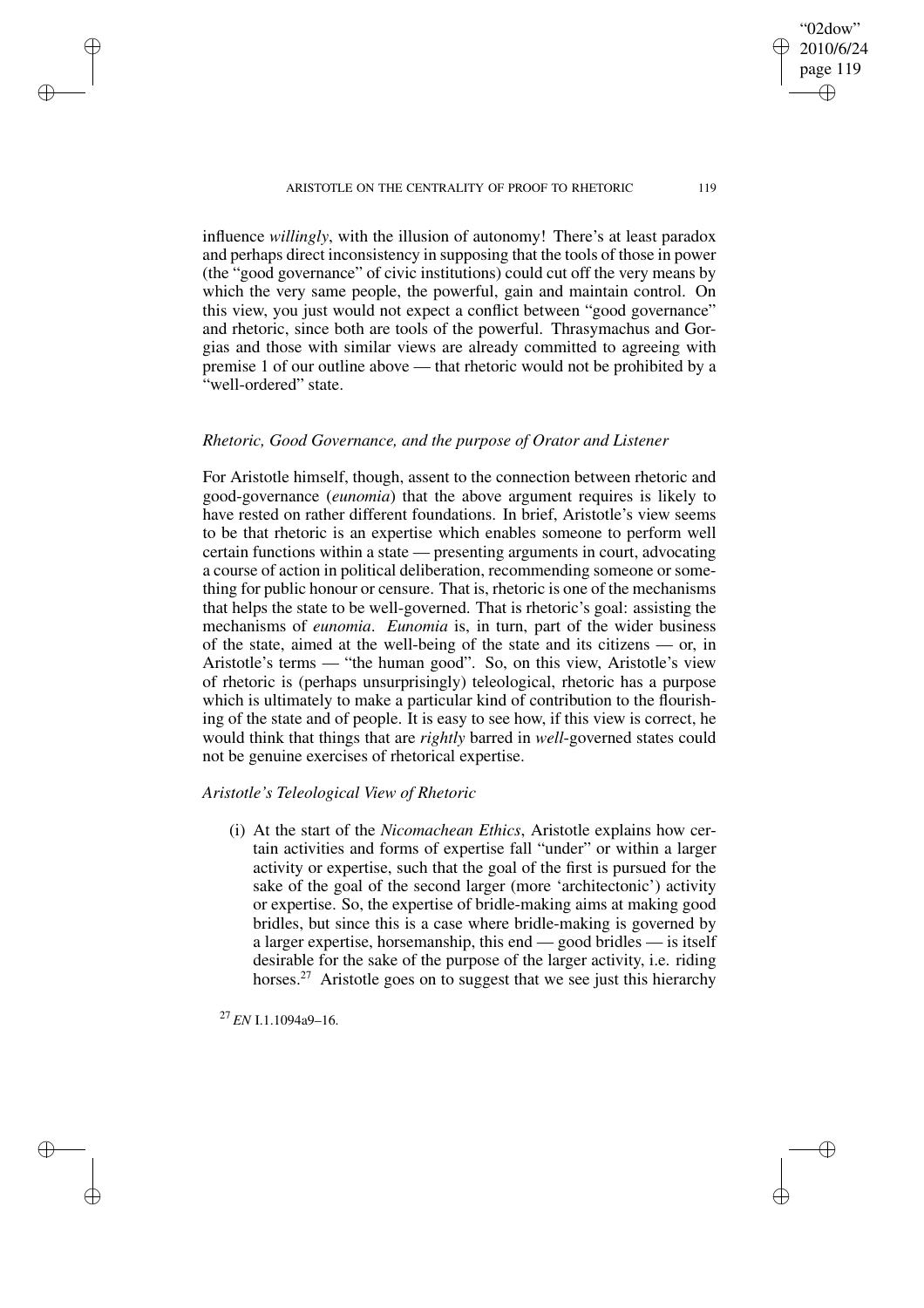"02dow" 2010/6/24 page 120 ✐ ✐

✐

✐

120 JAMIE DOW

of expertises in relation to political expertise, indeed that political expertise has all<sup>28</sup> activities and forms of expertise within its scope specifically including rhetoric.

If so, then one must try to grasp it at least in outline, that is, what it [the chief good] might be, and to which sort of expertise or productive capacity it belongs. It would seem to belong to the most sovereign, i.e. the most 'architectonic'. Political expertise appears to be like this, for it is this expertise that sets out which of the expertises there needs to be in cities, and what sorts of expertise each group of people should learn, and up to what point; and we see even the most prestigious of the productive capacities falling under it, for example generalship, household management, rhetoric; and since it makes use of the practical expertises that remain, and furthermore legislates about what one must do and what things one must abstain from doing, the end of this expertise will contain those of the rest; so that this end will be the human good. (*Nicomachean Ethics* I.1.1094a24–b7)<sup>29</sup>

It seems clear that in the *Nicomachean Ethics*, Aristotle sees rhetoric as falling within the scope of political expertise. Hence, the aim of rhetoric is choiceworthy for the sake of the aim of political expertise, namely the human good. If his view of rhetoric is unchanged between the *Rhetoric* and the *Nicomachean Ethics*, then it is clear that Aristotle has here part of the basis for the kinds of arguments we have been looking at in *Rhetoric* I.1. If rhetoric's aim is choiceworthy ultimately for the sake of the human good, and if this is the aim of political expertise, then it is clear that anything that was a genuine exercise of rhetorical expertise would make some contribution towards a good that was choiceworthy for the sake of the overall human good, and hence recognised as valuable by political expertise. Thus, according to the *Nicomachean Ethics*, rhetoric aims at some good.<sup>30</sup> Clearly, also, an activity that was prohibited by the exercise of political expertise (for example, by correct laws) because it made no contribution to any goal recognised as valuable by political expertise, could not be an exercise of rhetoric

<sup>28</sup> If, against Bywater, "πρακτικαῖσ" is retained at 1094b4, then Aristotle may intend a restriction of the scope of this claim.

<sup>29</sup> Translation: Rowe [2002].

<sup>30</sup> This, of course, was already entailed by the very first sentence of the *Nicomachean Ethics*, 1094a1–2.

✐

✐

✐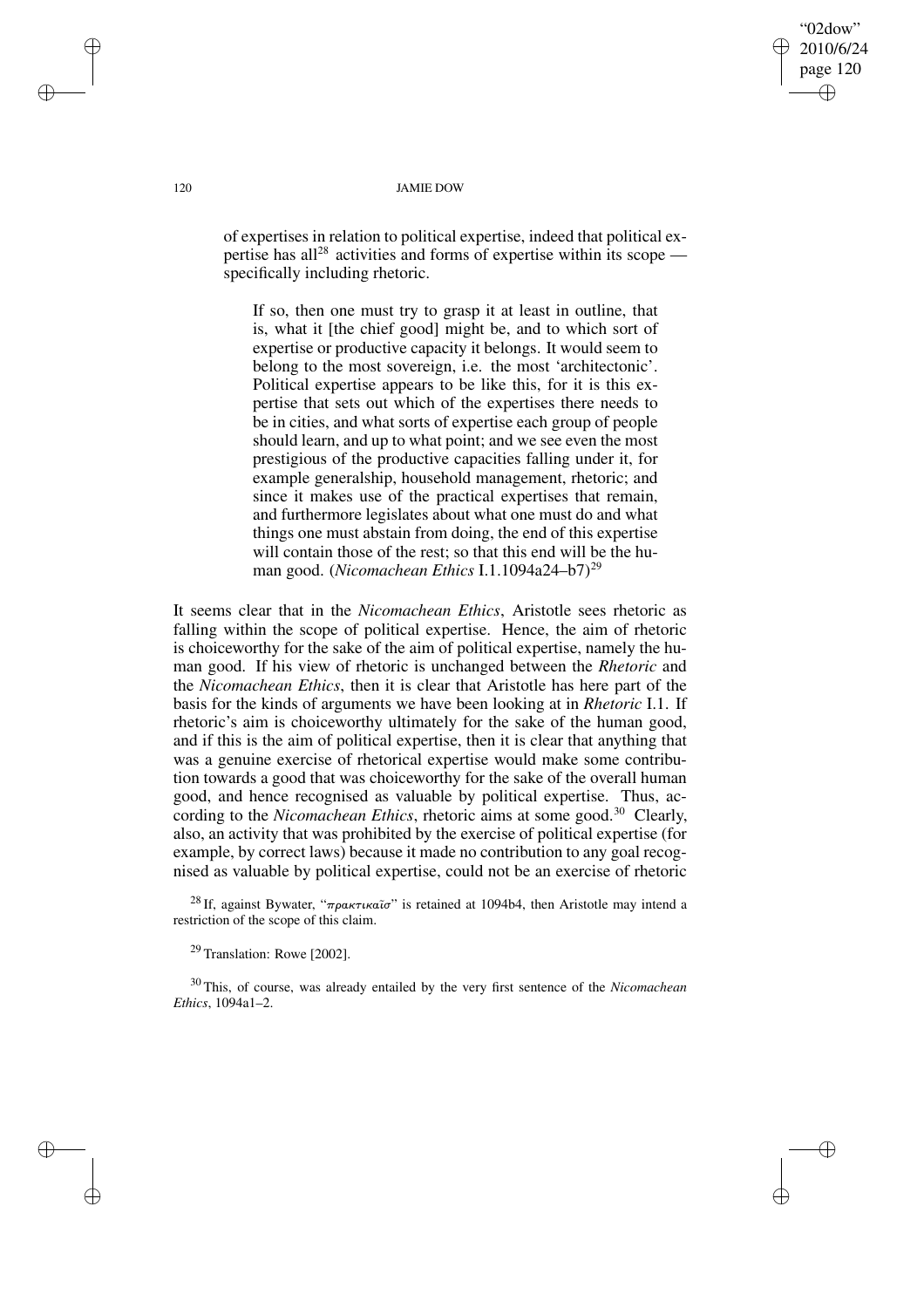✐

✐

✐

✐

or of any other genuine expertise. Nevertheless, Aristotle's argument in the *Rhetoric* requires more than merely that rhetoric promote *some* good goal. We require something more like the view that rhetoric promotes a goal that is indispensable to the success of the state. The *Nicomachean Ethics* arguably gives us a hint in this direction in classifying rhetoric as one of the "most prestigious" (1094b3) of the capacities, alongside generalship and household management. Aristotle's point in context seems to be that the most likely alternative candidates for being the expertise in the human good<sup>31</sup> are themselves subordinate to *politikê*, hence the latter has a better claim to be the expertise to which the human good belongs. The significance for our argument here is that rhetoric's good goal is something that is so significantly valuable it might be mistaken for the human good itself. Our proposal is that this is good judgement. At any rate, this passage supports the claim that for Aristotle rhetoric's purpose was such that genuine techniques of rhetorical expertise could not be barred by an ideal ordering of the state.

(ii) There is a good case to be made that, in the *Rhetoric* also, Aristotle's view of rhetoric is teleological, and no good reason to suppose it substantially different from his view in the *Nicomachean Ethics*. Indeed, at several points, Aristotle explicitly states what he takes to be the purpose aimed at by an orator in speaking. This purpose is to demonstrate that things are as he claims, and this can be made more precise in each oratorical situation by attending to what judgement is at issue, that is, what kind of judgement the listener is to make.

> Moreover it is plain that the job of the disputants is nothing beyond demonstrating the matter at hand — is it the case or isn't it? Has it happened or hasn't it? (*Rhetoric* I.1, 1354a26–28)

> For here [in political deliberation] the judge judges about his own affairs, such that all there is to do is $32$  demonstrate that things are as the speaker says. (I.1, 1354b29–31)

"02dow" 2010/6/24 page 121

✐

✐

✐

<sup>&</sup>lt;sup>31</sup> That some saw rhetoric this way is perhaps suggested also by Aristotle's remark at *Rhetoric* I.2, 1356a27–30 about those who, for various reasons, mistakenly practise rhetoric *in place of 'politikê'*.

<sup>&</sup>lt;sup>32</sup> The thought is that this represents how things *should* be, ideally, in every rhetorical situation: as such it sheds light on what rhetoric's purpose is. What is worthwhile in other situations may show nothing about the purpose of rhetoric, but about the vices of other participants which the orator must undertake to counteract.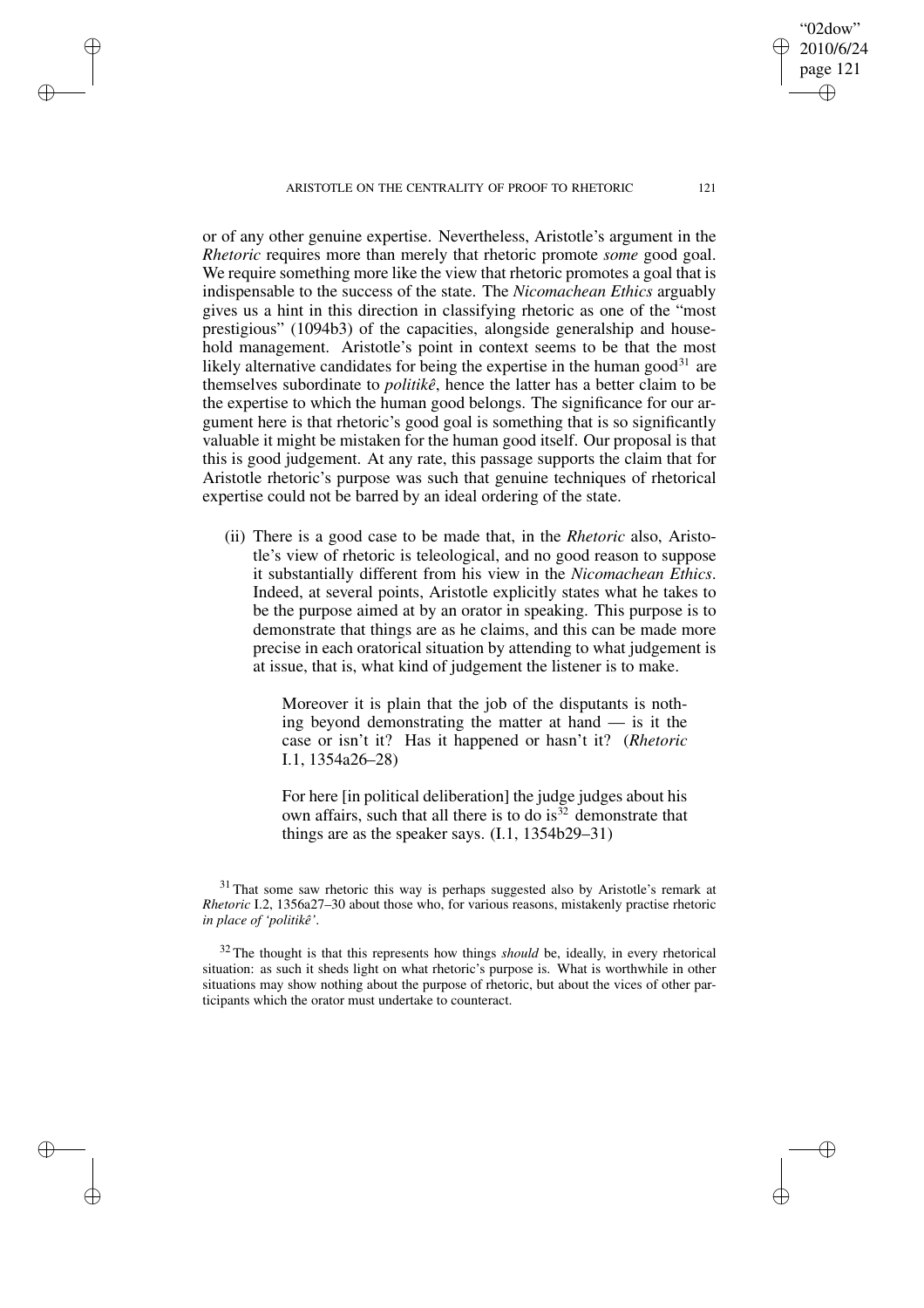"02dow" 2010/6/24 page 122 ✐ ✐

✐

✐

122 JAMIE DOW

Let us take rhetoric to be an ability in relation to each thing to observe what is capable of being persuasive. This is the function (*ergon*) of no other expertise. (I.2, 1355b26–28)

The forms of rhetoric are three in number. For that is how many kinds of listeners that there are for speeches. Indeed it is from three things that a speech comes about: the one who speaks, what is spoken about, and the one spoken to, and the purpose (*telos*) is in relation to the latter — the listener, I mean. Necessarily the listener is either a observer or a judge, and a judge is either a judge of things past or of things future. The one who makes a judgement about future things is, for example, an assemblyman; the one who makes a judgement about things past is, for example, the juror; and about ability, the observer. So there must necessarily be three forms of rhetorical speeches — advisory, forensic and epideictic. . . .Each of these has a different purpose (*telos*), three [purposes] for three [forms of speech]. For the advisor it is the advantageous and the harmful (indeed, someone proposing something advises it on grounds that it is better; the opposition opposes it as being worse), and he marshals other matters in relation to this — whether it is lawful or unlawful or fine or shameful. To forensic speakers it is what is lawful and unlawful — these too marshal everything else in relation to these. To those praising or blaming it is what is fine and what is shameful — these also refer other matters back to these. (I.3, 1358a36–b8, b20–29)

The above passages seem to present a consistent view. The function (*ergon*) of rhetorical expertise is enabling the orator to see what features of the situation offer a basis for convincing someone of his preferred view of the issue. The latter is the aim (*telos*) — to prove his case as securely as the situation permits. These passages offer various formulations of this aim "to demonstrate the issue, that it is the case or isn't  $\dots$ " (1354a27f.), "to demonstrate that things are as the speaker says" (1354b30f.), and more bluntly for each kind of rhetoric, the aim is stated as "the advantageous and the harmful  $\dots$  the lawful and the unlawful ... the fine and the shameful" (1358b22, 26, 28). Aristotle is careful to point out at 1355b10–14<sup>33</sup> that the function of rhetorical expertise is not to persuade but to observe the persuasive features offered by the situation, and this is reflected also in the wording of 1355b26ff. above.

<sup>33</sup> On the basis of comparison with other *technai*, particularly medicine.

✐

✐

✐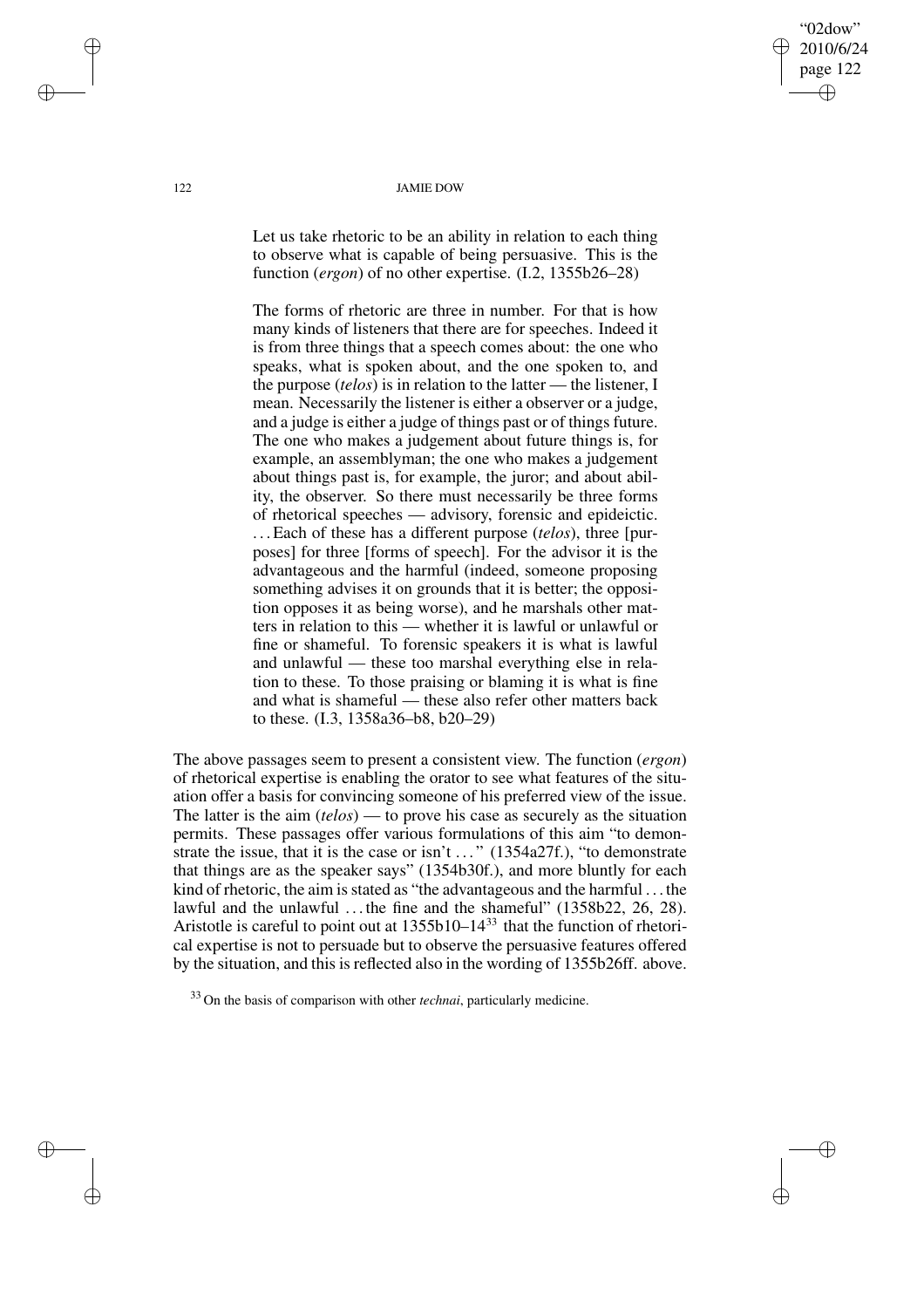✐

✐

✐

✐

Rhetoric's function serves to enable its aim to be achieved. Rhetoric's aim is to prove some particular view of any given issue; rhetoric's function is to pursue that aim as best the situation permits, by bringing to light whatever features of the situation count in favour of that particular view of the issue. Where the situation does not have much to offer, the final result may be that the orator has not convinced the listener, despite having flawlessly exercised rhetorical expertise.

Much of this is familiar fare in the interpretation of the *Rhetoric*. But what is important here is to draw attention to the *way* in which the role and purpose of the orator are determined by their relationship to the role of the listener. The two are intimately interrelated, as 1358b1f. (cited above) makes explicitly clear. Indeed, it makes sense additionally to suppose that Aristotle thought that the role and purpose of both orator and listener are determined by their place in a larger political arrangement whose goal is the human good.<sup>34</sup> There is no conflict between the orator's aim of proving *his* case, and the aim of the listener, and of the aim of these political institutions for instance the aim of the judge and of the courts to return the best possible verdict.

### *Rhetoric's purpose, the Orator's purpose, and the Judge's purpose*

Let us, then, revisit the argument based on the Areopagus and well-governed institutions (1354a18–26, quoted above). We have seen that Aristotle understood rhetoric as a skill in discharging a valuable public role whose goal was good publicly-deliberated judgements. This background — expressed in the first four steps of this argument — now renders intelligible how the argument works overall.

- 1. Insofar as something is a way of exercising the expertise of rhetoric, to that extent that thing contributes to producing good public judgements (cf. 1354a13).
- 2. Insofar as something contributes to producing good public judgements, to that extent that thing enables the state to run properly.
- 3. Insofar as something enables the state to run properly the laws should not prohibit that thing.
- 4. (from 1, 2 and 3) Insofar as something is a way of exercising the expertise of rhetoric, the laws should not prohibit that thing.

<sup>34</sup> There is a worry here that in (re)defining rhetoric this way, Aristotle has simply changed the subject. I take up this worry in Dow [MS].

"02dow" 2010/6/24 page 123

✐

✐

✐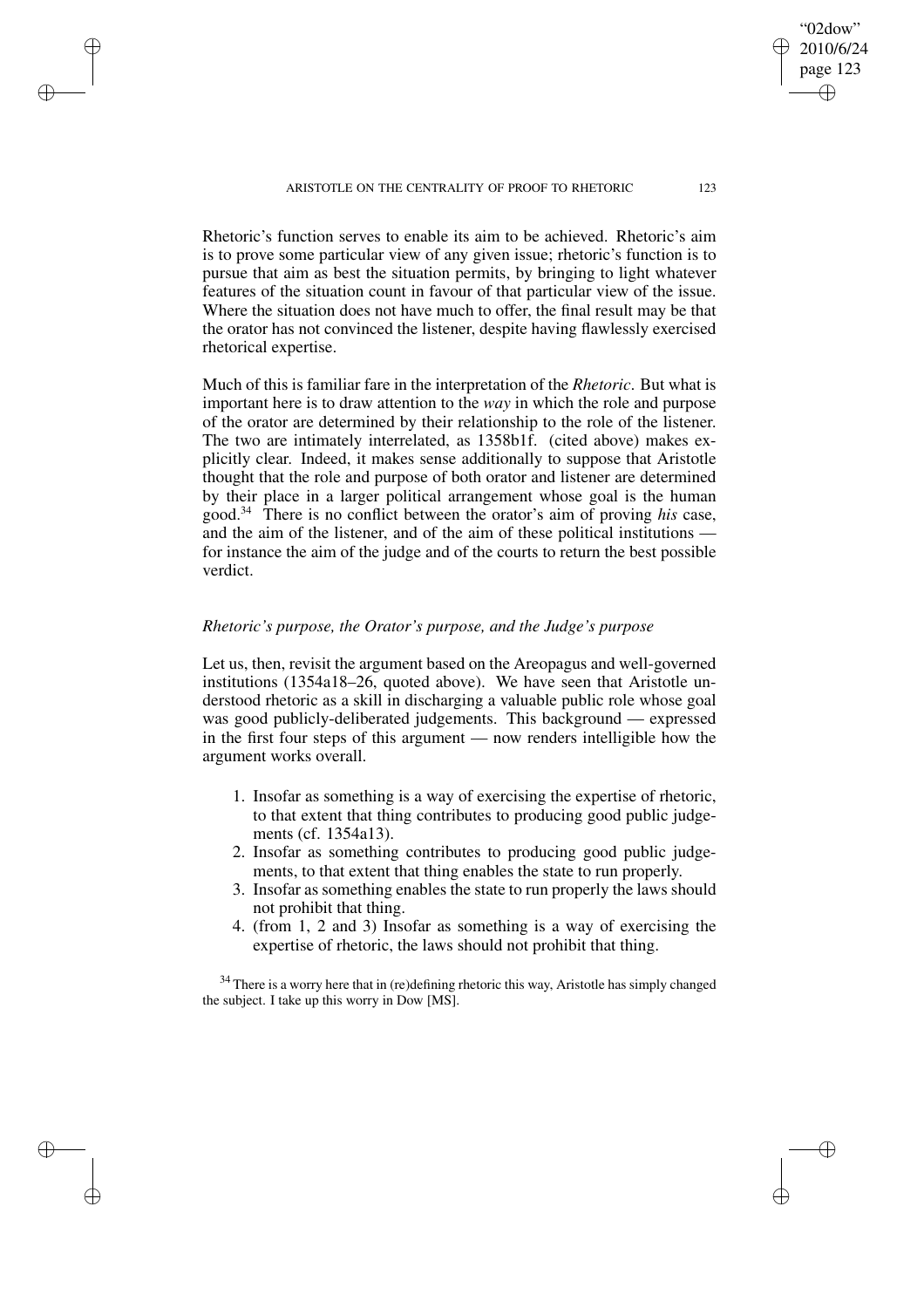### "02dow" 2010/6/24 page 124 ✐ ✐

✐

✐

### 124 **JAMIE DOW**

- 5. Insofar as using some speaking technique influences the listener irrespective of the merits of their case, the laws should prohibit the use of that technique. ("the laws should . . . prohibit speaking outside the subject" 1354a21–4)
- 6. All of the speaking techniques of the handbook writers are techniques for influencing the listener irrespective of the merits of the speaker's case. (background information about what the handbook writers taught, under the title "rhetoric": 'they busy themselves predominantly with things outside the subject' 1354a15f.)
- 7. (from 5 and 6) The laws should prohibit all of the speaking techniques of the handbook writers. (1354a20–21 "they would have nothing to say")
- 8. (from 4 and 7) The techniques of the handbook writers are not techniques of rhetoric (i.e. "they have produced virtually nothing of the  $art''(1354a11-13)$ ).

The same background understanding about rhetoric's role in the state that renders this argument intelligible and cogent also serves to justify Aristotle's claim that rhetoric is a skill in producing proper grounds for conviction. We see this understanding expressed in the arguments that follow.

## *The importance of the Judge to the Purpose of Rhetoric*

There are a number of indications in the text that Aristotle sees the purpose of the orator *qua* orator as intimately related to the task of the judge. As we have seen, at I.3.1358b1–2 (and throughout 1358b1–59a6) he says that the orator's purpose is related to the listener, and specifically that the orator's purpose in each kind of rhetoric will be given by what it is that the listener is trying to form a judgement of, in the situation addressed by rhetoric of that kind. So, for example, the fact that the listener is the judge in a forensic case supplies the orators' purpose, namely to show that such-and-such a crime was or was not committed as alleged (depending on whether one is prosecuting or defending). This seems to indicate that whereas for Gorgias, Thrasymachus or Callicles the listener is merely a tool or plaything for the orator's purposes, for Aristotle the orator's role is ancillary to that of the listener.

One passage in *Rhetoric* I.1, however, might seem to suggest otherwise.

For one shouldn't warp the judge by bringing him into anger or envy or pity. For that would be like someone warping the ruler he is about to use. (I.1, 1354a24–26)

✐

✐

✐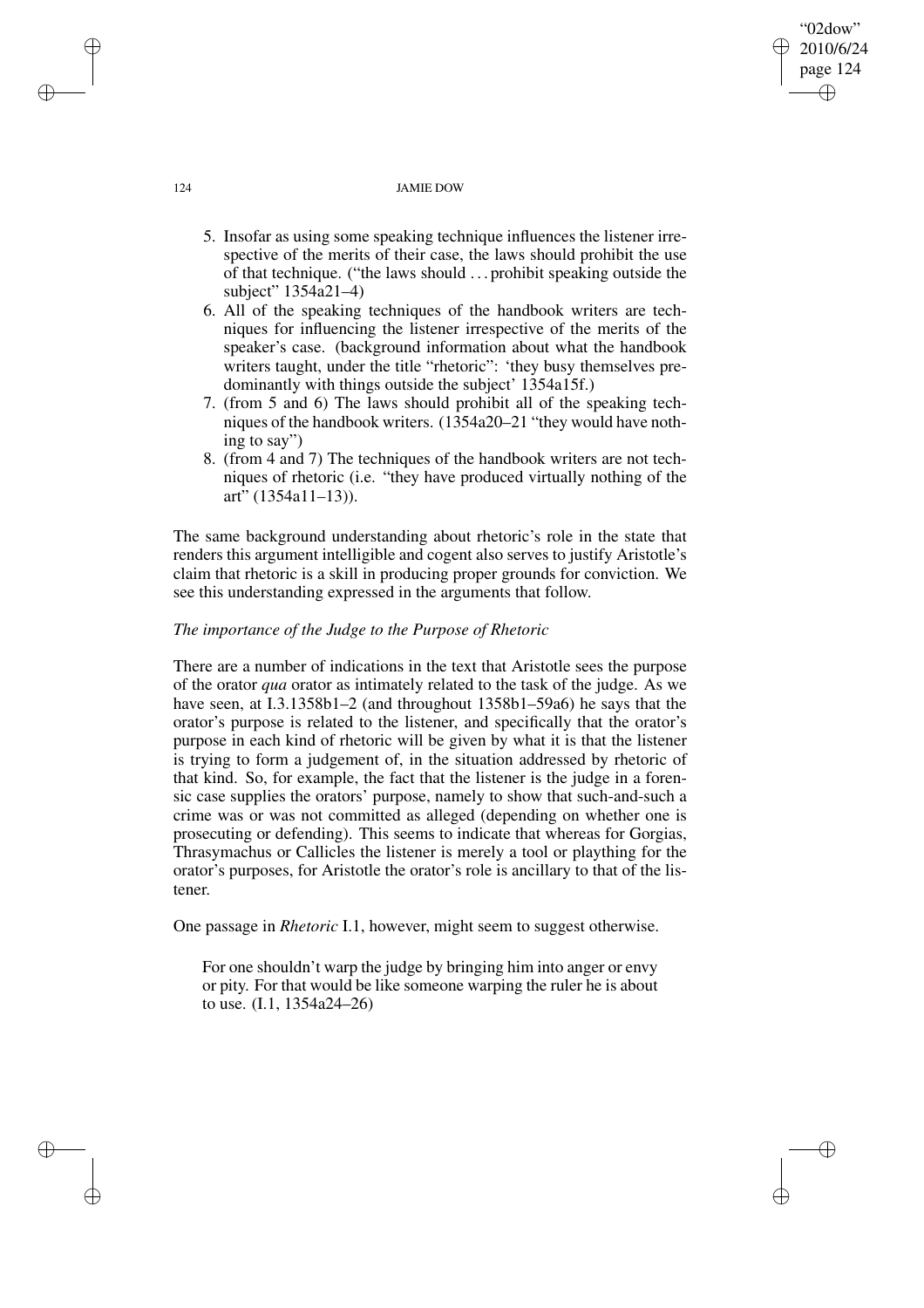✐

✐

✐

✐

In the analogy, the ruler is the judge, the carpenter is the orator  $\frac{1}{2}$  so this might suggest that the judge is ancillary to the orator's purpose, rather than *vice versa*. Such an interpretation, however, seems to miss the point of the comparison. The suggestion of the simile is that warping the judge defeats the orator's own purposes, just as warping his ruler defeats the carpenter's purposes. Aristotle is not interested in whether there is some kind of priority to the role of orator or of judge. One can make sense of the passage by seeing the role and purpose of each as interdependent. The judge's purpose is to make a justified judgement on the matter in hand — for this he needs justifications, proofs, things that bear one way or the other on the matter in hand, and this is why the orator is useful to him as a supplier of these things. The orator's purpose is that the judge form a justified judgement on the matter at hand, and that that judgement be the one he is urging! It will defeat this purpose if the orator's approach prevents the judge from making a justified judgement at all. But it is crucial to notice that if the judge's verdict is in the orator's favour, this confirms the correctness of the orator's position in just the same way that a ruler can confirm the straightness of the carpenter's handiwork. A ruler is a cognitive instrument, it tells the carpenter something about his handiwork. Similarly, the judge's verdict is germane to the orator's purpose, confirming the correctness, the likely truth of the orator's position. Even though a bent ruler or a warped judge can announce a verdict of a sort, the verdict announced has lost its cognitive value as confirmation that joints are straight, or that the orator's contention is correct. The carpenter's rule simile suggests that the purpose of the orator himself is not just to get a particular verdict, but to get it in such a way as to validate the truth of his position.

If this is right, and the cognitive competence of the judge is precisely what is needed to achieve the orator's aim, then this will illuminate both why "warping the judge" fails to promote that aim, and also, more widely, why saying *anything* that is outside the issue will fail to promote that aim. This seems to shed helpful light on a further difficult passage, almost immediately after the carpenter's rule simile.

# *The Argument from Well-Governed States and Virtuous Judges*

There is a puzzling passage that runs from 1354a31 to 1355a3, but whose conclusion seems highly significant for our claim that for Aristotle only providing proofs constitutes an exercise of the expertise of rhetoric. The sentence immediately following this passage begins,

"02dow" 2010/6/24 page 125

✐

✐

✐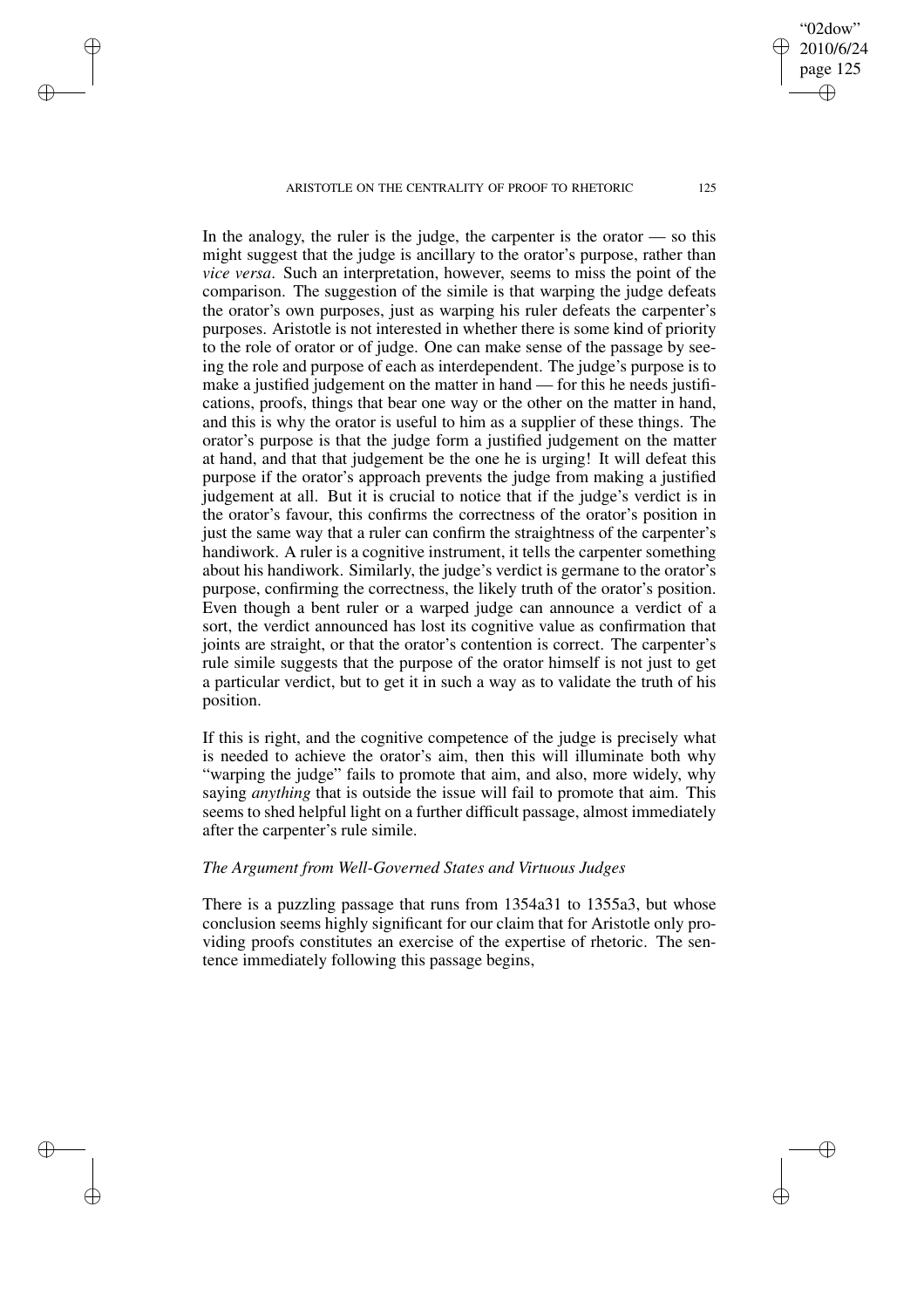"02dow" 2010/6/24 page 126 ✐ ✐

✐

✐

126 JAMIE DOW

Since it is clear that the method that belongs to the expertise is concerned with the proofs . . .(1355a3f.)

and this seems to be a way of summarising what has become obvious as a result of the preceding arguments. We may therefore expect the intervening passage to contain arguments that support Aristotle's proof-centred view of rhetoric.

The first part of the passage (1354a31–1354b16) aims to establish that the role of the judges should be confined to making a judgement on the particular facts of the case, and as little as possible else (b11–15). The role of the judges will *necessarily* involve a judgement on the facts of the case — since no lawgiver can foresee such things (b13–16). And the role of the judges will *ideally* involve nothing else at all besides this (a31–3, b11–13). In an ideal situation, if the judges are deliberating only about the facts of the case, then it is pointless for the orator's speech to contain material that does not bear on these. On the simplest interpretation of this passage, then, establishing the correct role of the judge enables Aristotle to make clear what the "issue" (τὸ πρ $\hat{\alpha}$ γμα) is in a forensic context. Once this is clear, it is obvious that the handbook writers have instructed on speaking "outside the issue", that is on speaking in a way that is pointless if the judges deliberate as they should. Establishing the subject matter of the judges' deliberations shows the irrelevance of the handbook writers' techniques.

This simple line of interpretation cannot be right. Firstly, it leaves Aristotle open to an obvious objection. The fact that certain techniques would be pointless before *ideal* judges seems to show nothing about whether they are pointless before *actual* judges. If, as Aristotle seems to think (1354a19), law courts and laws typically fall short of the ideal, then the issues that jurors are *in fact* considering may not so obviously render the handbook writers' materials irrelevant.

Secondly, this view generates a problem with the concluding part of this passage.

If this is correct, then it is obvious that it is an expertise in irrelevance that is the subject discussed by those who give definitions of other things, such as what the introduction or narrative should contain or each of the other parts of the speech — since in them they busy themselves with nothing except how to put the judge into a certain condition, and they set out nothing about the proofs that

✐

✐

✐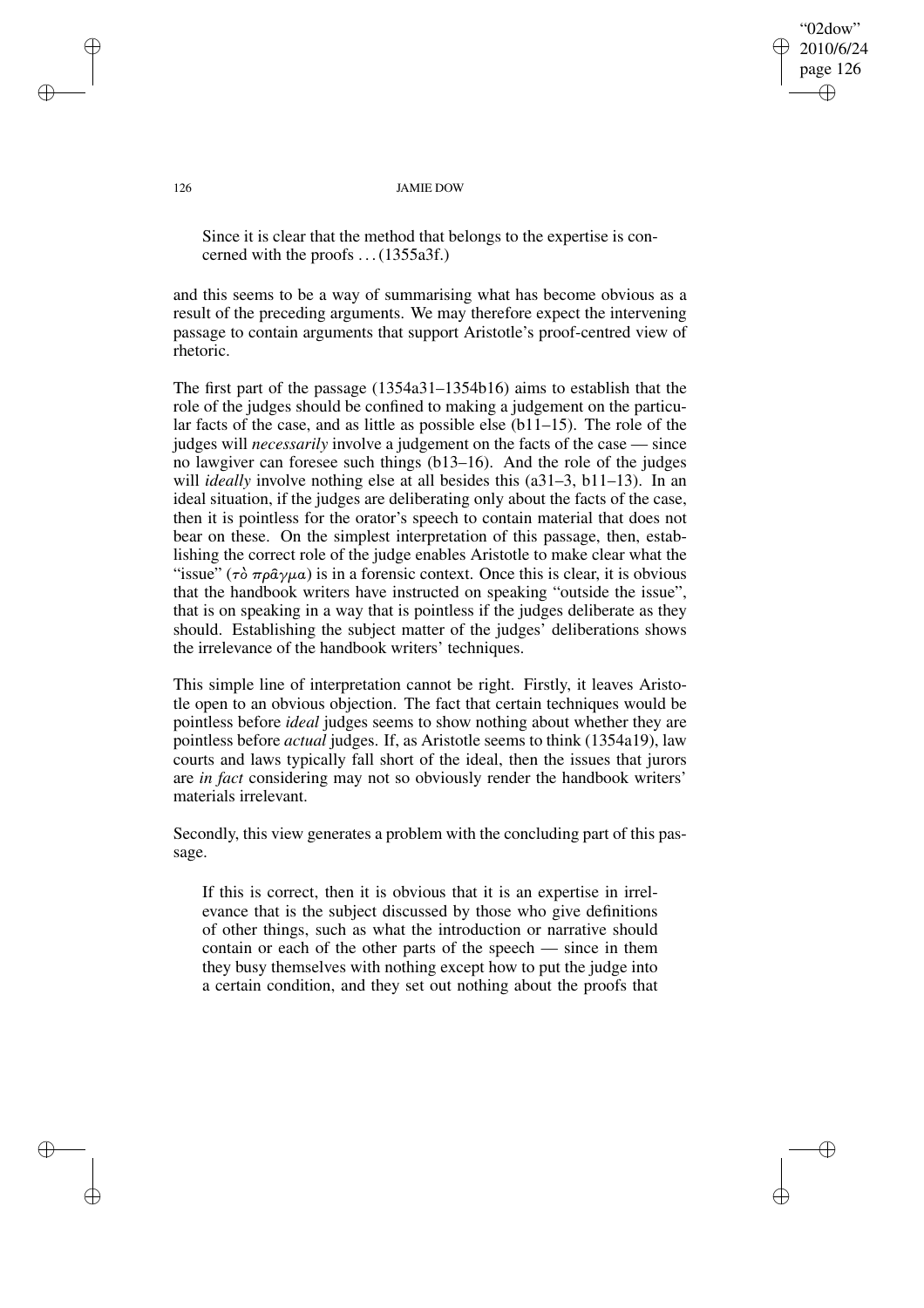✐

✐

✐

✐

belong to the expertise, that is to say the means of becoming good at enthymemes. (1354b16–22)

It is hard to see how 1354b20ff. ("and they set out ...") adds any further intelligible reason for supposing that the handbook writers were instructing on speaking irrelevantly. And yet, if the passage were centrally about whether or not the handbook writers' techniques were relevant, we should expect that it should add a further reason to support the charge of irrelevance.<sup>35</sup> Aristotle's remarks at 1354b20ff. cannot be such a reason. The problem is that at 1354a11ff., the irrelevance of their techniques has been cited as a basis on which to suppose that the handbook writers had said nothing about the proofs that constitute rhetoric. If this were his argument, Aristotle had better establish the irrelevance of the handbook writers' material *independently* of the conclusion he uses it to support — namely their failure to address the proofs, the real constituents of the art of rhetoric. Yet, on the interpretation under consideration, since Aristotle is now citing their failure to address the proofs that constitute rhetoric as a basis for the charge of irrelevance, he is guilty of a damaging circularity of argument.

It seems much better to take the argument of 1354a31–b22 to be more like the argument below. Crucially its conclusion serves to corroborate the main contention of this section of the *Rhetoric*, from 1354a11 onwards — that the handbook writers have contributed next to nothing to rhetoric. The key concluding sentence (1354b16–22) could be paraphrased, "establishing the correct role of the judge makes it plain that by instructing in speaking outside the issue the handbook writers have not instructed in using the expertise of rhetoric." Its argument is, I suggest, as follows.

- 1. It had previously been shown that (a) the orator's role involves the judges successfully discharging their role (1354a25f.); and (b) the orator's role is solely to offer proof of some particular view of those subjects on which judges may properly deliberate and be assisted by orators (1354a26–31).
- 2. It is correct [that the proper subjects for the judges' deliberations and hence for an orator are restricted to x, y and z]. ("*if this is correct*" b16)

 $35$  The structure of the passage on this view would be "If this is so, they are teaching irrelevancies when they say lots about such-and-such, and say nothing about the artful proofs," to paraphrase 1354b16–22.

"02dow" 2010/6/24 page 127

✐

✐

✐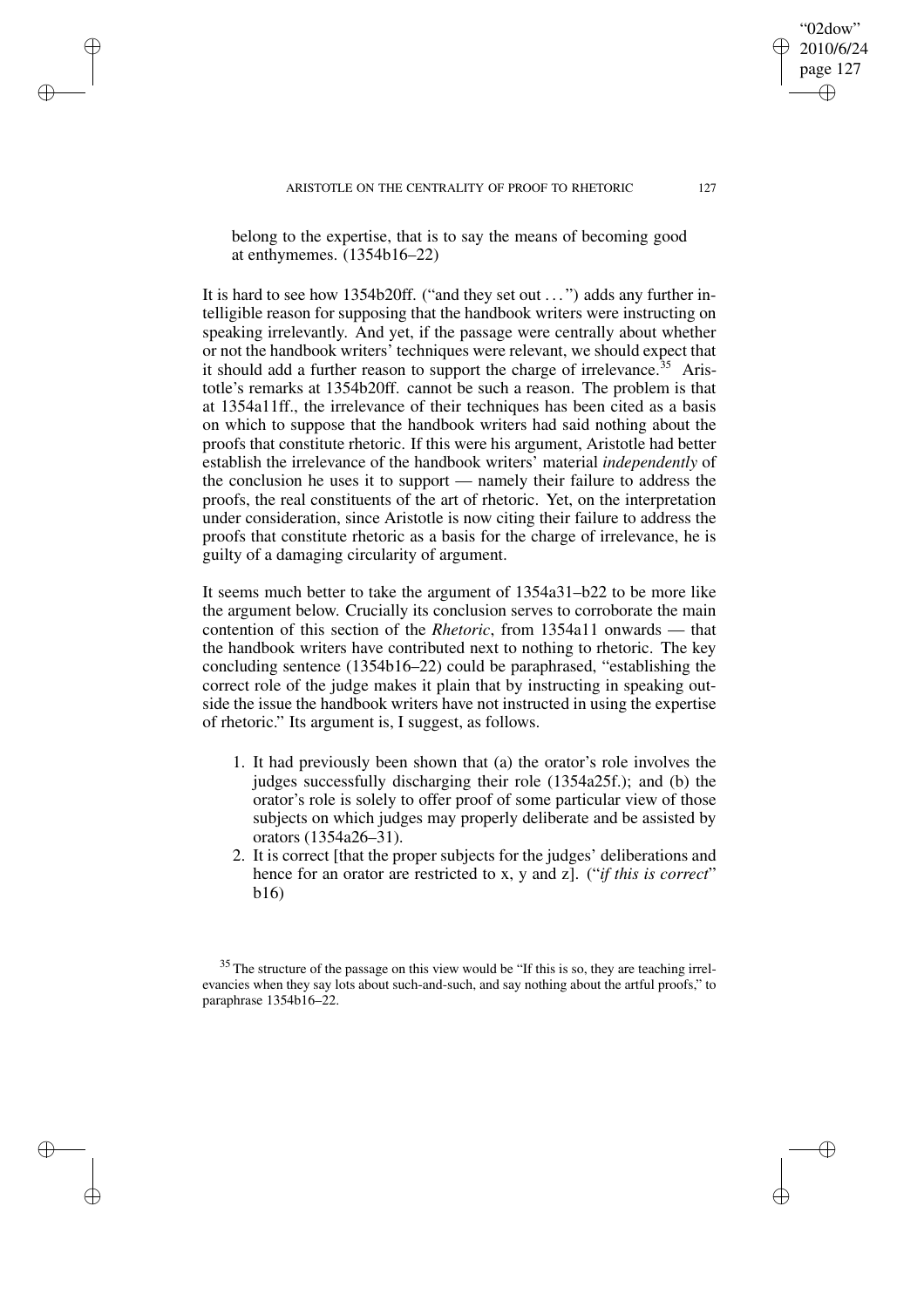### "02dow" 2010/6/24 page 128 ✐ ✐

✐

✐

### 128 JAMIE DOW

- 3. The handbook writers spent all their time defining what each part of the speech should contain (b17–19), and in doing so covered exclusively emotional techniques [not involving x, y and z]. (b19–20)
- 4. Therefore (from 2 and 3) the handbook writers' techniques are for speaking that is irrelevant to the only proper subjects for judges and orator. (b16–17)
- 5. What is irrelevant to a subject cannot constitute any kind of proof, and specifically proof by enthymeme, of a particular view of that subject. (presupposed as obvious)
- 6. And therefore (from 4 and 5) they have said nothing about how to give proofs on the only subjects that are proper for an orator. (b21)
- 7. (from 1 and 6) They have said nothing about how to do the only thing that "belongs to the expertise" (b21). i.e. They have said nothing about successfully discharging the one activity in which the orator's role consists (which in fact is a matter of being good at enthymemes  $(b21-2)$ ).

What this argument highlights is that once it is assumed that rhetoric is a skill in discharging the valuable civic role of promoting well-deliberated public judgements, it is clear that only what contributes to the production of proofs will count as exercising this skill. Such a view makes sense of the interlocking aims of the speaker to have his case vindicated, of the judge to make a well-founded judgement, and of the state to secure the best possible verdicts in courts, assemblies and elsewhere. This view, I have argued, is presupposed by the above argument and the argument from Areopagus rules, and is supported by the "Carpenter's Rule" argument. It is because rhetoric aims at citizens' making judgements that are well-founded that it must consist in the provision of materials that assist them in making correct inferences in forming their judgement. That is, rhetoric must consist essentially in the provision of proofs.

# *Conclusion*

This view of rhetoric, in which proof occupies such a central place, makes the ability to distinguish correct from incorrect inference a vital part of the expertise. Arguably, the slogan with which the *Rhetoric* begins, "Rhetoric is the counterpart of dialectic!" advertises just this feature. And it may not, on reflection, seem so surprising that the inventor of logic emphasised how important this was to the education of the aspiring orator! Young men in Athens had plenty of teachers of rhetoric from which to choose. Not all would be so well placed to educate them in logic as Aristotle, and — on the interpretation defended here — he did not shrink from emphasising at the

✐

✐

✐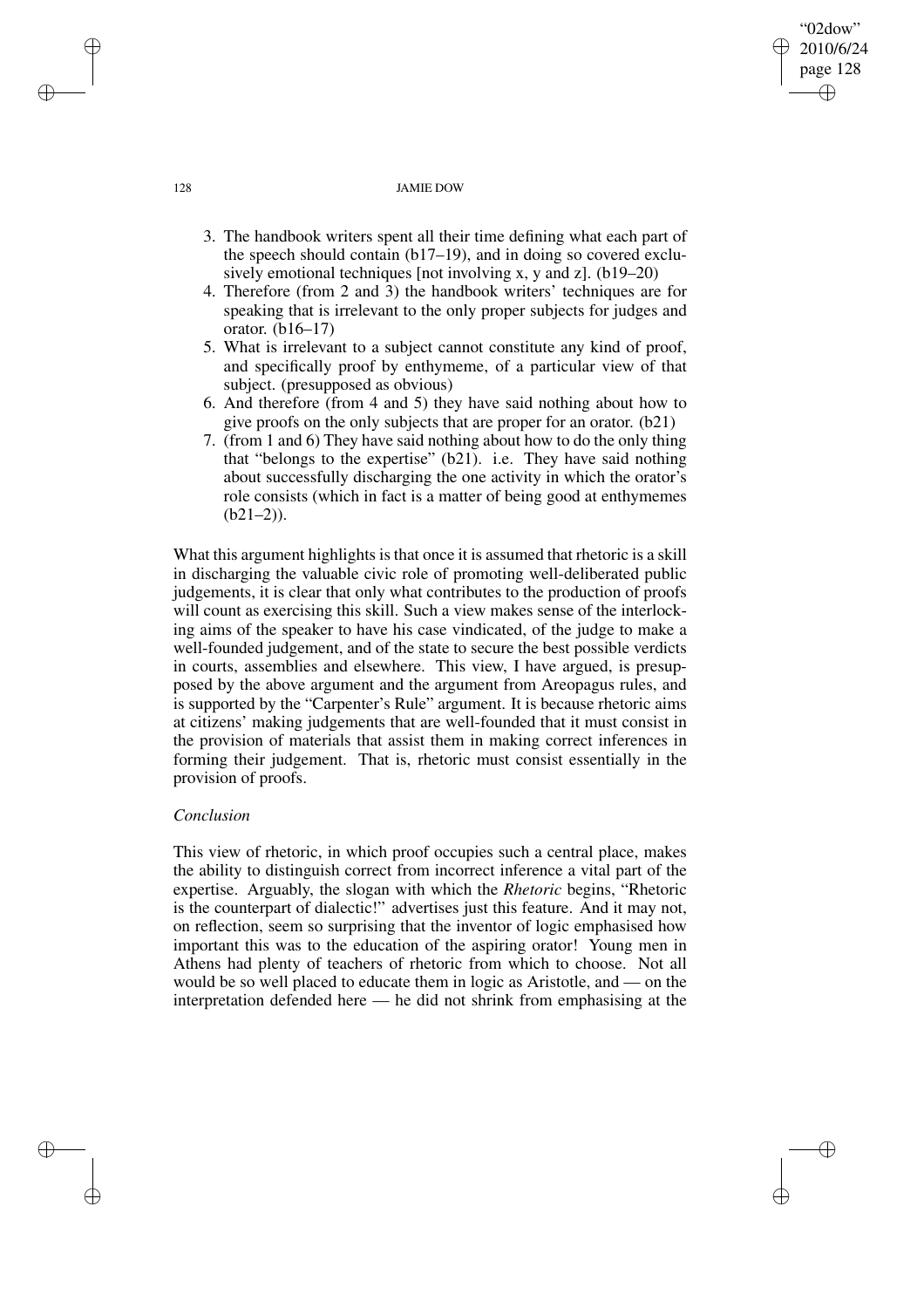✐

✐

✐

✐

start of his course on rhetoric the centrality to the expertise of proof. He did so by reference to rhetoric's role in politics — possibly itself a central reason why young Athenian men wished to acquire skills in rhetoric in the first place. Aristotle's claim is that this political role entails a central role in rhetoric for proof and hence for the skills of dialectic, including logic. In doing so, he perhaps implies to his students how well they had done to choose him as their teacher!<sup>36</sup>

> Inter-Disciplinary Ethics Applied University of Leeds Leeds - LS2 9JT United Kingdom E-mail: j.dow@leeds.ac.uk

## References

- Allen, James [2001], *Inferences from Signs – ancient debates about the nature of evidence*, Oxford: Oxford University Press.
- Barnes, Jonathan (ed.) [1984], *The Complete Works of Aristotle – The Revised Oxford Translation*, Princeton NJ: Princeton University Press.
- Barnes, Jonathan [1995], *The Cambridge Companion to Aristotle*, Cambridge, Cambridge University Press.
- Burnyeat, Myles F. [1990], "Enthymeme: the Logic of Persuasion", in Furley, D.J. & Nehamas, A. (eds.) [1994].
- Butterworth, Charles E. (transl. and ed.) [1977], *Averroës' three short commentaries on Aristotle's* Topics*,* Rhetoric*, and* Poetics, Albany NY: State University of New York Press.
- Chappell, Timothy [1993], "The Virtues of Thrasymachus", *Phronesis* 38.1,  $1 - 17$ .
- Chappell, Timothy [2000], "Thrasymachus and definition: a response to Stephen Everson", *Oxford Studies in Ancient Philosophy* XVIII, 101– 108.
- Cole, Thomas [1990], *The Origins of Rhetoric in Ancient Greece*, Baltimore MD: John Hopkins University Press.
- Cooper, John M. [1996], "An Aristotelian Theory of the Emotions", in Rorty (ed.) [1996], 238–257.

<sup>36</sup> This paper was prepared for a workshop in Logic and Rhetoric in Cambridge, in October 2006, which I was unfortunately then unable to attend. It was presented at a workshop in Manchester on Emotions and Rhetoric in March 2007, and I am grateful for comments there from John O'Neill, Peter Goldie and Anthony Hatzimoysis. My thanks also go to Sarah Broadie and Stephen Halliwell for comments on related material.

"02dow" 2010/6/24 page 129

✐

✐

✐